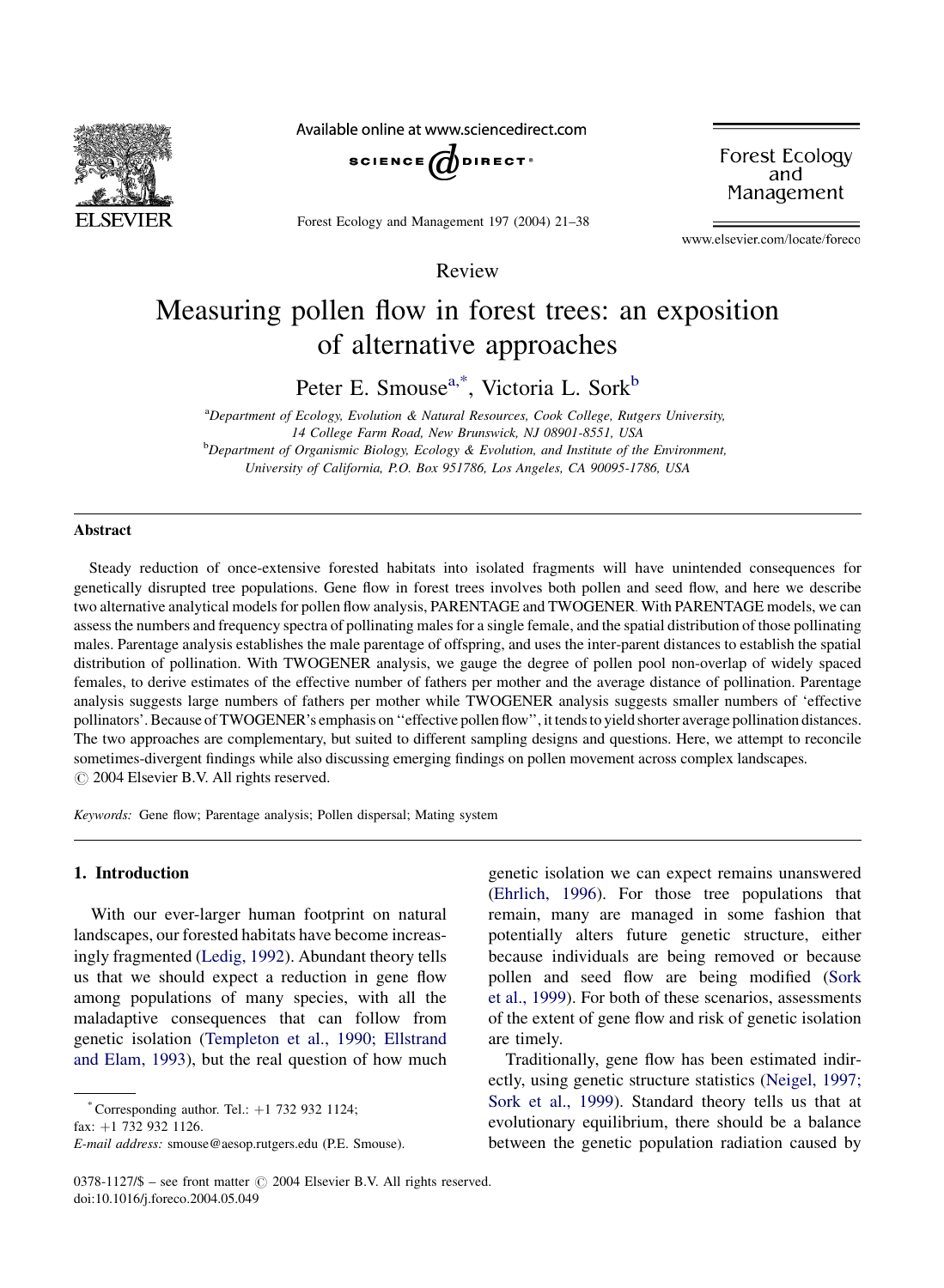genetic drift and the convergence caused by gene flow, expressed as a relationship between  $\theta = 4N_e m$  (measuring the effective number of immigrants received by a subpopulation, each generation) and  $F_{st}$  (a measure of genetic divergence among subpopulations), usually expressed as  $F_{st} \approx [\theta + 1]^{-1}$  ([Cockerham and Weir,](#page-15-0) [1993](#page-15-0)), or some analogue such as  $G_{st}$  [\(Nei, 1972](#page-16-0)), for which estimates are standard in population genetic survey of forest tree species (e.g., [Loveless and Ham](#page-16-0)[rick, 1984\)](#page-16-0).

We can assess whether subpopulations show 'isolation by distance' with an analysis of the pair-wise decay of the per generation rate of migration among subpopulations,  $m$ , with geographic separation ([Slat](#page-16-0)[kin, 1993\)](#page-16-0). Elaborate analytical methods have been developed to describe paired population differences, given a multi-population migration matrix and information on local population sizes (reviewed in [Smouse](#page-16-0) [and Long, 1992\)](#page-16-0). These methods have continued to be developed, allowing us to estimate the scale of the neighbor area ([Rousset, 1997\)](#page-16-0). All of these approaches assume equilibrium conditions, but in view of the level of disruption recently experienced by most populations, it would be unreasonable to expect historical processes to continue at their pre-disturbance rates. Traditional 'genetic survey' estimates of  $\theta$  will be useful in setting a 'population structure' baseline, but will be of limited utility for predicting the future course of the genetic structure of fragmented and remnant populations, particularly where pollination dynamics are changing, due to anthropogenic disturbance. We need to be able to assess 'real time' gene flow in forest species, and we need that information for various species and breeding systems, under a variety of ecological conditions and forest management practices likely to be encountered in routine practice.

Both seed and pollen dispersal aspects are of critical interest, but for the immediate future, the colonization implications of seed dispersal are a different issue from the genetic connections provided by pollen dispersal, and we will confine ourselves here to the latter. The need to understand contemporary processes requires that we examine current mating episodes. For any particular species of interest, there are two primary questions needing attention: (1) What are the numbers and frequency spectrum of pollinating males for a single female? (2) What is the spatial distribution of those pollinating males? These questions are fundamental to evolutionary biology, because they concern the effective size of the population that experiences evolutionary processes and the area of connectedness among individuals and populations. Our object here is to concentrate on a pair of complementary approaches used to address these questions (PARENTAGE analysis and TWOGENER analysis), and to learn what we may about the pattern of pollen flow in forest tree species.

#### 2. Parentage methods

The most direct approach for examining pollen flow is provided by paternity analysis. Its basic thrust is to use genetic markers to: (1) determine the precise fathers for each of numerous offspring from each of a small number of focal mothers, (2) measure the maternal–paternal distances, (3) ascertain the number of males contributing pollen to a focal female, and (4) then summarize the frequency and spatial spectrum of those contributors (cf., [Devlin et al., 1988; Adams](#page-15-0) [et al., 1992; Chase et al., 1996b; Dow and Ashley,](#page-15-0) [1998; Smouse et al., 1999; Streiff et al., 1999; Burczyk](#page-15-0) [et al., 2002\)](#page-15-0). Because this method requires an exhaustive and thorough map of all the reproductive adults within some circumscribed area, the sample size is constrained by practical limitations. For most forest tree studies, a few focal females are chosen, centrally located within the area, and mature seed are collected from those mothers. All of the potentially contributing adults are genotyped, as are a large sample of offspring from the focal females.

Consider [Fig. 1](#page-2-0), with mother  $M_i$ , receiving gametes from a potentially large array of fathers ( $F_k: k = 1, \ldots$ ,  $K$ ). For each offspring, we compute the Mendelian probability of obtaining its genotype, given its known mother and each of the potential fathers (from within the area), using standard paternity procedures [\(Essen-](#page-15-0)[Moller, 1938](#page-15-0)). With enough genetic markers, only one male will be possible for each of her offspring, all the others being excluded by paternity analysis (cf., [Mea](#page-16-0)[gher and Thompson, 1986; Roeder et al., 1989\)](#page-16-0), but as a practical matter, our allozyme batteries have had limited exclusion probability, and until the advent of microsatellite markers, the challenge of excluding all but one male was elusive [\(Chakraborty et al., 1988\)](#page-15-0). Moreover, in most practical situations, the array of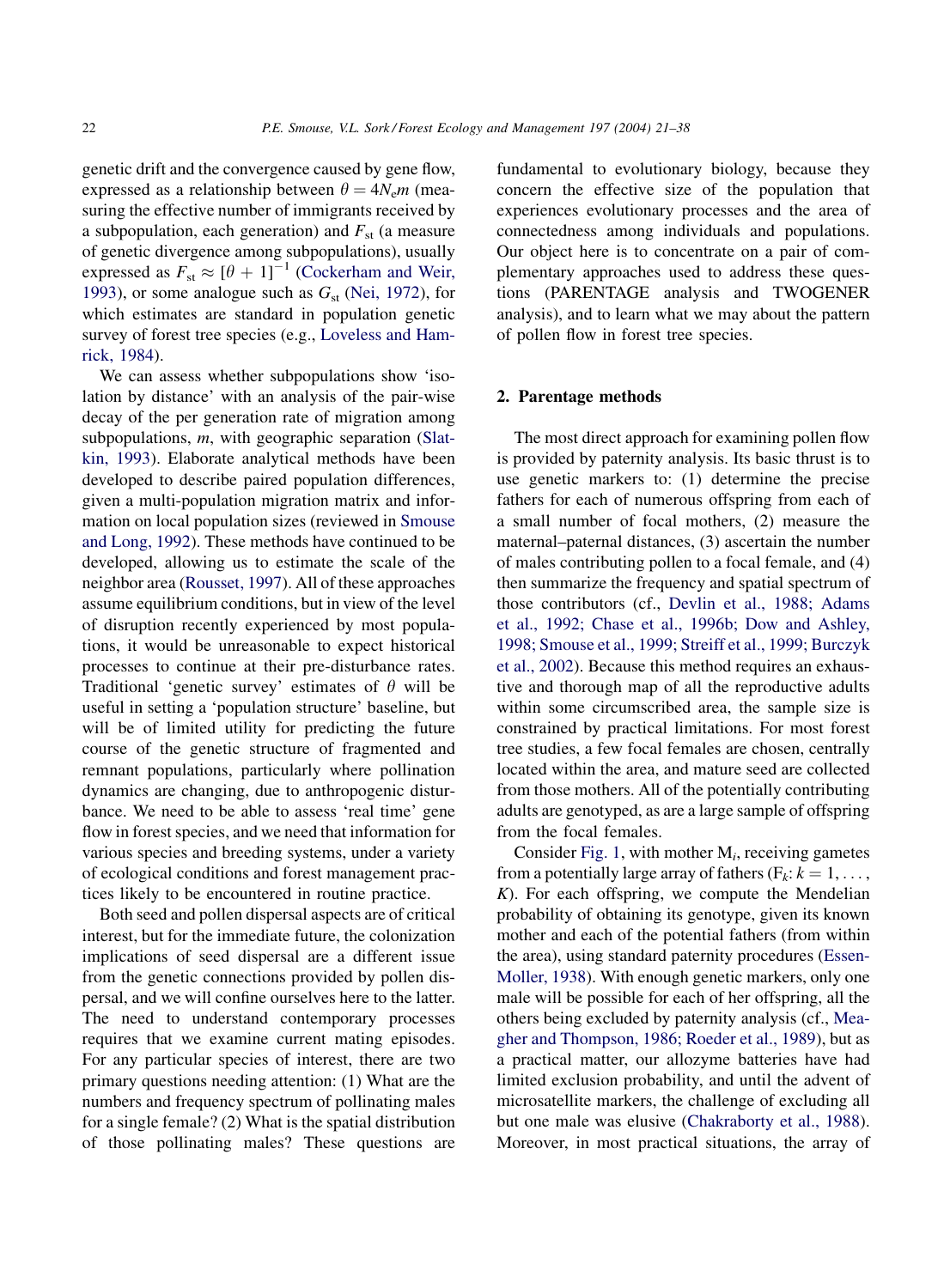**Potential Fathers** 

# <span id="page-2-0"></span> $\mathbf{F}_1$  |  $\mathbf{F}_2$  |  $\mathbf{F}_3$  ••• |  $\mathbf{F}_k$  | ••• |  $\mathbf{F}_K$  $\lambda_{i1}$   $\lambda_{i2}$   $\lambda_{i3}$   $\lambda_{ik}$   $\lambda_{ik}$  *Xijk* **Prior probabilities M***<sup>i</sup>* **Mother (***i*)  $\qquad \qquad \blacklozenge$  **f**  $\qquad \qquad$  **Genetic Probabilities**  $\mathbf{O}_{i j}$ **Offspring (** *j***)**

Fig. 1. Likelihood paternity analysis, from an array of potential fathers  $(F_k: k = 1, ..., K)$ , for the jth offspring  $(O_{ii})$  of the ith mother  $(M_i)$ , where  $\lambda_{ik}$  ( $k = 1, \ldots, K$ ) are the prior probabilities that each of the potential fathers produced the *j*th pollen grain sampled by the *i*th mother, where  $X_{ijk}$  are the genetic probabilities that potential father ( $F_k$ ) and mother ( $M_i$ ) could have given the genotype of offspring ( $O_{ij}$ )

potential males is so large that it is beyond our ability to characterize exhaustively. The best approach is to allocate paternity proportionately, using likelihood methods [\(Devlin et al., 1988; Smouse and Meagher,](#page-15-0) [1994](#page-15-0)) and also allow for the possibility of unsampled males (cf., [Adams and Birkes, 1991; Burczyk et al.,](#page-15-0) [1996](#page-15-0)). If we can assume, for Fig. 1, that we have sampled the candidate males exhaustively, we can compute the posterior likelihood  $(L_{ijk})$  that candidate male  $F_k$  is the father, by denoting the mendelian probability of the genotype of the jth offspring of the *i*th mother,  $O_{ij}$ , given the genotypes of  $F_k$  and  $M_i$ , as  $X_{ijk}$ , where  $0 \leq X_{ijk} \leq 1$ , and multiplying that probability by  $\lambda_{ik}$ , his a priori probability of fertilizing the ith female. In the absence of any other information, the posterior likelihood that the kth male has fathered the jth offspring of the ith mother is

$$
L_{ijk} = \frac{\lambda_{ik} X_{ijk}}{\sum_{k=1}^{K} \lambda_{ik} X_{ijk}},
$$
\n(1)

where these posterior likelihoods,  $L_{iik}$ , sum to unity over the collection of all possible males.

## 2.1. Non-informative priors and auxiliary information

Recourse to likelihood estimation of reproductive parameters frees us from the necessity of categorical determination of the precise fathers, and shifts attention to the  $\lambda$ -parameters themselves. The usual (minimalist) starting point is a non-informative prior, with  $\lambda_{ik} = 1/K$ , proportional contributions of all males to all females. The larger point of the exercise is that the true  $\lambda$  (to be estimated) are anything but equal, and more elaborate specifications allow us to incorporate auxiliary information that might impact on a candidate father's performance. We can model  $\lambda_{ik}$  on features of the male candidates themselves, say on their size or reproductive dominance or pollen volumes [\(Smouse et al., 1999\)](#page-16-0),

$$
\lambda_{ik} \propto \exp\{\alpha_0 + \alpha_1 z_{1k} + \alpha_2 z_{2k} + \cdots + \alpha_H z_{Hk}\},\qquad(2)
$$

where the  $\alpha$  are regression coefficients to be estimated, and the  $z_{hk}$  are the potentially predictive measures of the male phenotype for the kth male. [Morgan and](#page-16-0) [Connor \(2001\)](#page-16-0) have extended this treatment to include both linear and quadratic terms, allowing us to model both selection gradients and adaptive peaks. It is also possible to model  $\lambda_{ik}$  on features of male–female pairs (cf., [Adams et al., 1992; Burczyk and Prat, 1997;](#page-15-0) [Smouse et al., 1999](#page-15-0)), such as the distance between them  $(d_{1ik})$  or their phenological overlap  $(d_{2ik})$ , but one could easily incorporate any set of interesting pairwise features, say  $(d_{3ik} \cdots d_{Hik})$ 

$$
\lambda_{ik} \propto \exp\{\beta_0 + \beta_1 d_{1ik} + \beta_2 d_{1ik} + \cdots + \beta_H d_{Hik}\},\tag{3}
$$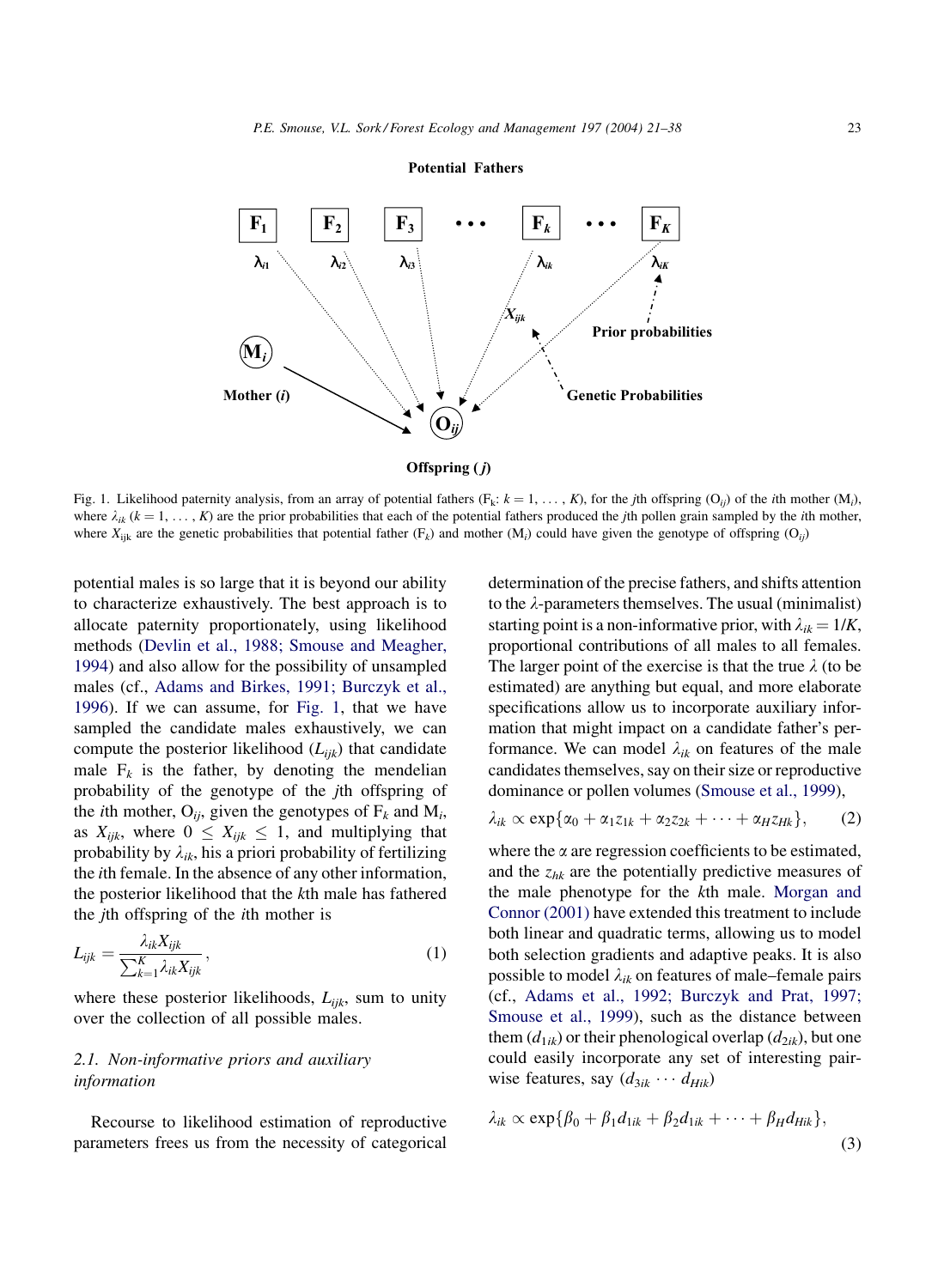<span id="page-3-0"></span>where the  $\beta$  are the regression coefficients that must be estimated. The difference between [Eqs. \(2\) and \(3\)](#page-2-0) is that the  $z_{hk}$ -variables characterize features of the males themselves, whereas the  $d_{hik}$ -variables reference pairwise features of the ith female and the kth male.

#### 2.2. Flow from outside

It is often possible to genotype only the paternal candidates close to the mother, say within a circle of arbitrary (but convenient) radius, say 25 or 50 or 100 m, and then treat the collective pollen coming in from unsampled males beyond the circle as 'inflow'. It is usual to model the  $\lambda$  from inside the circle as exponentially declining functions of intermate distance, while treating the incoming pollen as a global pollen cloud, whose allele frequencies are either sampled from the surrounding population or estimated from the data. One can even add a provision for selfing (cf., [Adams et al., 1992; Burczyk et al.,](#page-15-0) [2002](#page-15-0)). The likelihood model for the jth seedling for the ith mother takes the form of a NEIGHBORHOOD model,

$$
L_{ij} \propto \left[ sX_{iji} + (1 - m - s) \sum_{k=1}^{K} \lambda_{ik} X_{ijk} + m X_{ijo} \right],
$$
 (4)

where s is the selfing rate,  $m$  the proportion of incoming pollen (from outside the circular 'neighborhood'),  $X_{iii}$  the probability of the *i*th mother yielding both gametes for the *j*th offspring, and  $X_{ij}$  the probability of the ith female yielding the jth offspring, given the allele frequencies from the pollen pool outside the neighborhood. The usual finding is that the  $\lambda$  within the circular neighborhood decay rapidly, as a function of inter-mate distance, but that a considerable fraction of the pollen comes from outside the neighborhood (Table 1). An added plus for the NEIGHBORHOOD treatment is that it can also be used to estimate the rate of selfing, as well as selection gradients for local populations, where inter-mate distance may be only one of the several interesting determinants of mating pattern.

Table 1

Eleven studies using paternity analysis to estimate gene flow in tree species, with inflow rate equal to the fraction of pollen coming in from outside the arbitrary circle defining the 'neighborhood' and with  $\delta$  equal to the average pollination distance

| Name of species               | Type of<br>landscape | Selfing<br>rate $(s)$ | Inflow<br>rate | Distance<br>$(\delta)$ | #                | #<br>Seed Mothers | #<br><b>Sites</b> | Area of<br>Site (ha) | Literature<br>citation             |
|-------------------------------|----------------------|-----------------------|----------------|------------------------|------------------|-------------------|-------------------|----------------------|------------------------------------|
| (a) Wind-pollinated species   |                      |                       |                |                        |                  |                   |                   |                      |                                    |
| Pinus attenuata               | Mixed forest         | 0.03                  | 0.56           | 15                     | 880              | $\overline{4}$    | $\overline{4}$    | 0.04                 | Burczyk et al. (1996)              |
| Pinus flexilis                | Coniferous forest    | na                    | 0.06           | 140                    | 518 71           |                   | 5                 | na                   | Schuster and<br>Mitton $(2000)$    |
| Quercus humboldtii            | Forest fragment      | $\sim 0.06$           | 0.32           | na                     | 406              | $\overline{3}$    | 5                 | na                   | Fernández-<br>Manjarrés (2002)     |
| Quercus macrocarpa            | Savanna fragment     | 0.00                  | 0.57           | 76.9                   | 282              | 3                 | $\mathbf{1}$      | 5                    | Dow and<br><b>Ashley</b> (1998)    |
| Quercus petrae & Q. robur     | Deciduous forest     | $\sim 0.02$           | 0.67           | $43.6^{\rm a}$         | 984 13           |                   | 1                 | 5.8                  | Streiff et al. (1999)              |
| (b) Animal-pollinated species |                      |                       |                |                        |                  |                   |                   |                      |                                    |
| Calophyllum longifoloium      | Tropical forest      | 0.00                  | 0.06           | na                     | $\sim$ 400       | - 5               | 1                 | 84                   | Stacy et al. (1996)                |
| Eucalyptus regnans            | Seed orchard         | 0.13                  | 0.50           | 21.4                   | $\sim$ 1800      | 30                | 9                 | 1/2                  | Burczyk et al. (2002)              |
| Neobalanocarpus heimee        | Dipterocarp forest   | 0.03                  | 0.32           | 191.2 <sup>a</sup>     | 238 <sup>b</sup> | 5                 |                   | 42                   | Konuma et al. (2000)               |
| Pithecellobium elegans        | Tropical fragment    | 0.13                  | 0.29           | 142                    | 167              | 6                 |                   | $\sim 80$            | Chase et al. (1996b)               |
| Spondias mombum               | Tropical forest      | 0.00                  | 0.45           | na                     | na               | $8 - 10$          | 2                 | $\sim$ 3             | Nason and<br>Hamrick (1997)        |
| Spondias mombum               | Tropical fragment    | 0.00                  | 0.90           | na                     | na               | $1 - 22$          | 7                 | $0.5 - 4$            | Nason and<br><b>Hamrick</b> (1997) |
| Turpinia occidentalis         | Tropical forest      | 0.00                  | 0.01           | na                     | 115              | 3                 |                   | 5.3                  | Stacy et al. (1996)                |

Note that the studies vary in type of marker used, level of genetic resolution, sample sizes, and sample area: (a) wind-vectored pollination, and (b) animal-vectored pollination.<br>a Within-stand estimate; beyond-stand extrapolation yields 287 m for  $Q$ . petraea, 333 m for  $Q$ . robur, and 542 m for N. heimee.

<sup>b</sup> Determined at sapling stage.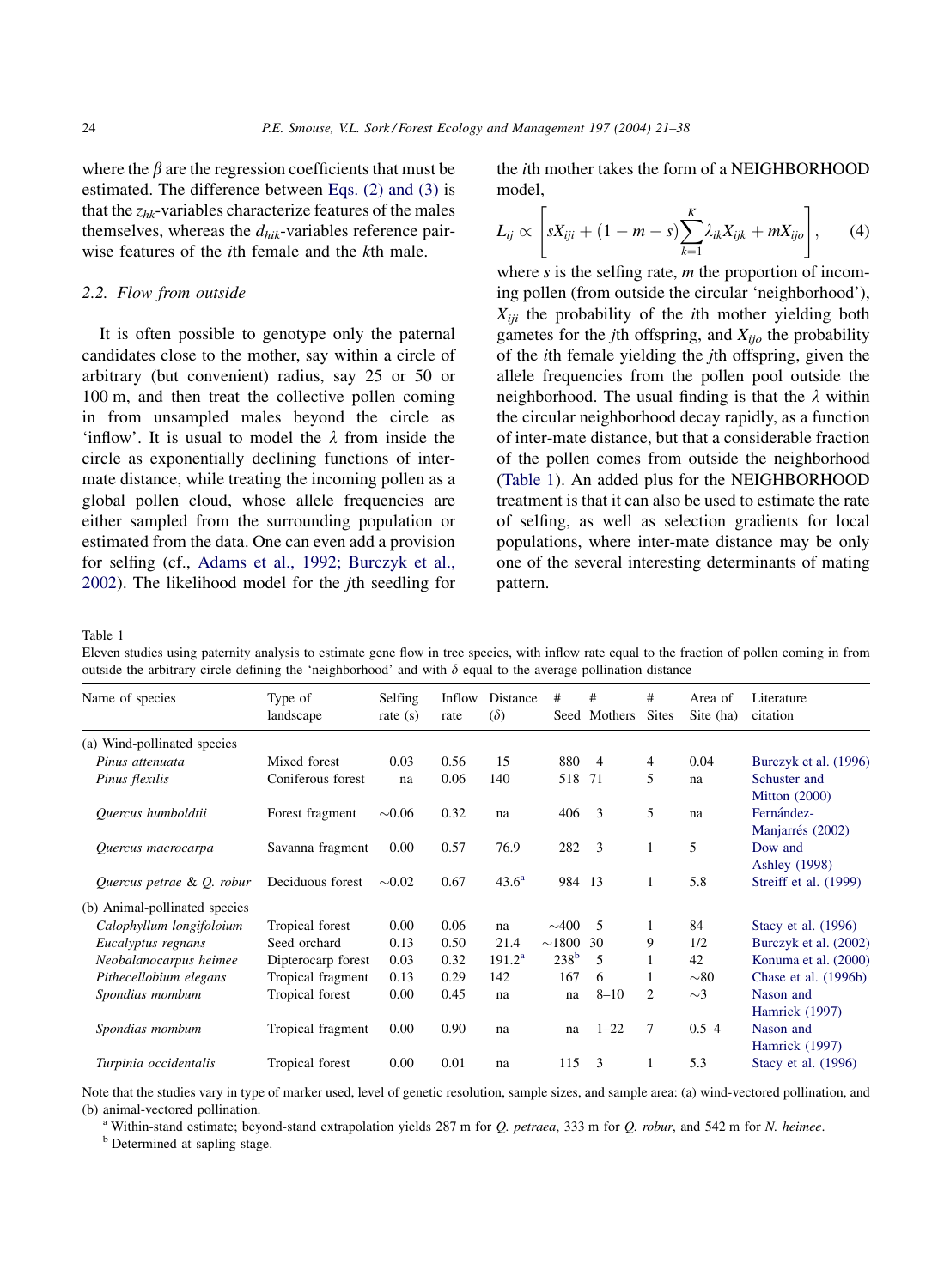We can elaborate the treatment to include multiple external sources, but that extension is only useful if we can also provide estimates of the allele frequencies from those external sources. For Cecropia obtusifolia, where this has been done [\(Kaufman et al., 1998\)](#page-16-0), the results show that the probability of paternity decays outward for kilometers. Similar results are available from Swietenia humilis [\(White et al., 2002](#page-17-0)). Evidently, the homogeneous 'global pollen pool' is an expedient statistical myth, but while the 'global pollen pool' may not actually exist, the essential message is robust; many fathers contribute from outside the neighborhood.

## 2.3. Limitations of paternity analysis

With the advent of microsatellite markers, the hope has been expressed that if we can improve our genetic battery sufficiently, we can designate virtually all of the fathers precisely. Resolution improves with exclusion probability, but to exclude  $(K - 1)$  other males, where  $K$  is a large number, is an extremely daunting challenge ([Chakraborty et al., 1988\)](#page-15-0). In the absence of categorical genetic delineation of all paternal parents, the estimates of their relative contributions are biased, upward for the (mostly unobserved) rare contributors and downward for the apparent major contributors. As it is, one must iterate to a solution to minimize the bias (cf., [Smouse et al., 1999](#page-16-0)). We can use iterative proportional allocation procedures, but that still leaves one critical issue unresolved. To measure the distance to any particular male, we have to be able to locate and sample it; without having the father's location, we lose much of the value of being able to identify the genotype exactly. Establishing paternity is only a means to an end here. Parentage precision is no substitute for sampling the relevant males. To work out the pollination distance distribution, we need to know where they are, not just who they are.

As a statistical consequence of the fact that much of the pollen is coming in from outside the circle, we are in a position to model  $\lambda$  as a declining function of inter-mate distance for the males inside the circle, but must extrapolate outside the circle. If, as seems to be the case in many studies (see [Table 1](#page-3-0)), a large fraction of the pollen is coming in from outside the circle, our statistical delineation of the tail of the distribution from the distribution inside the circle amounts to little more than informed conjecture. As we shall see later, the shape of the decay curve is not all that well established, and we are not currently reaching out far enough to establish the shape of the tail of that distribution with much credibility. The use of a 'global pollen pool' to represent the incoming male gametes implies that homogeneous frequencies apply regionally. While that may be an expedient assumption, the few data that do exist on this point suggest that the assumption is not warranted ([Kaufman et al., 1998](#page-16-0)). [Burczyk et al. \(2002\)](#page-15-0) have shown that we can relax that assumption, and can even proceed without additional samples from that pollen pool, but the matter needs a great deal more attention in the near future.

The use of paternity analysis requires consideration of whether it is preferable to use a paternal assignment approach or a fractional paternity allocation approach. Some ML-based software programs, in the presence of paternal uncertainty, assign offspring to the most likely of the sampled male parents. A less biased procedure is to allocate paternity proportionately, while allowing for the possibility of inflow from outside the sampled area. [Jones and Ardren \(2003\)](#page-16-0) review the software packages available and their optimal use. On balance, the paternity approach provides valuable precision for determining where pollen is coming from and how much comes from outside the area, but since the external pollen sources are imprecisely identified, the estimated rates of inflow are subject to non-trivial sampling error (see discussion of sampling and other issues related to paternity analysis in [Sork](#page-16-0) [et al. \(1998\).](#page-16-0)

#### 3. TWOGENER method

The TWOGENER model is an indirect method of estimating pollen movement that is a hybrid of traditional paternity and genetic structure analyses [\(Aus](#page-15-0)[terlitz and Smouse, 2001a; Smouse et al., 2001](#page-15-0)). The approach is based on the idea that mothers, spaced across the landscape, sample partially or completely non-overlapping sets of pollen donors. Typically, we sample many mothers, with few offspring each, so we can investigate a wide variety of situations. The idea is to space the mothers out widely, but to have some clusters that are relatively close together, so that we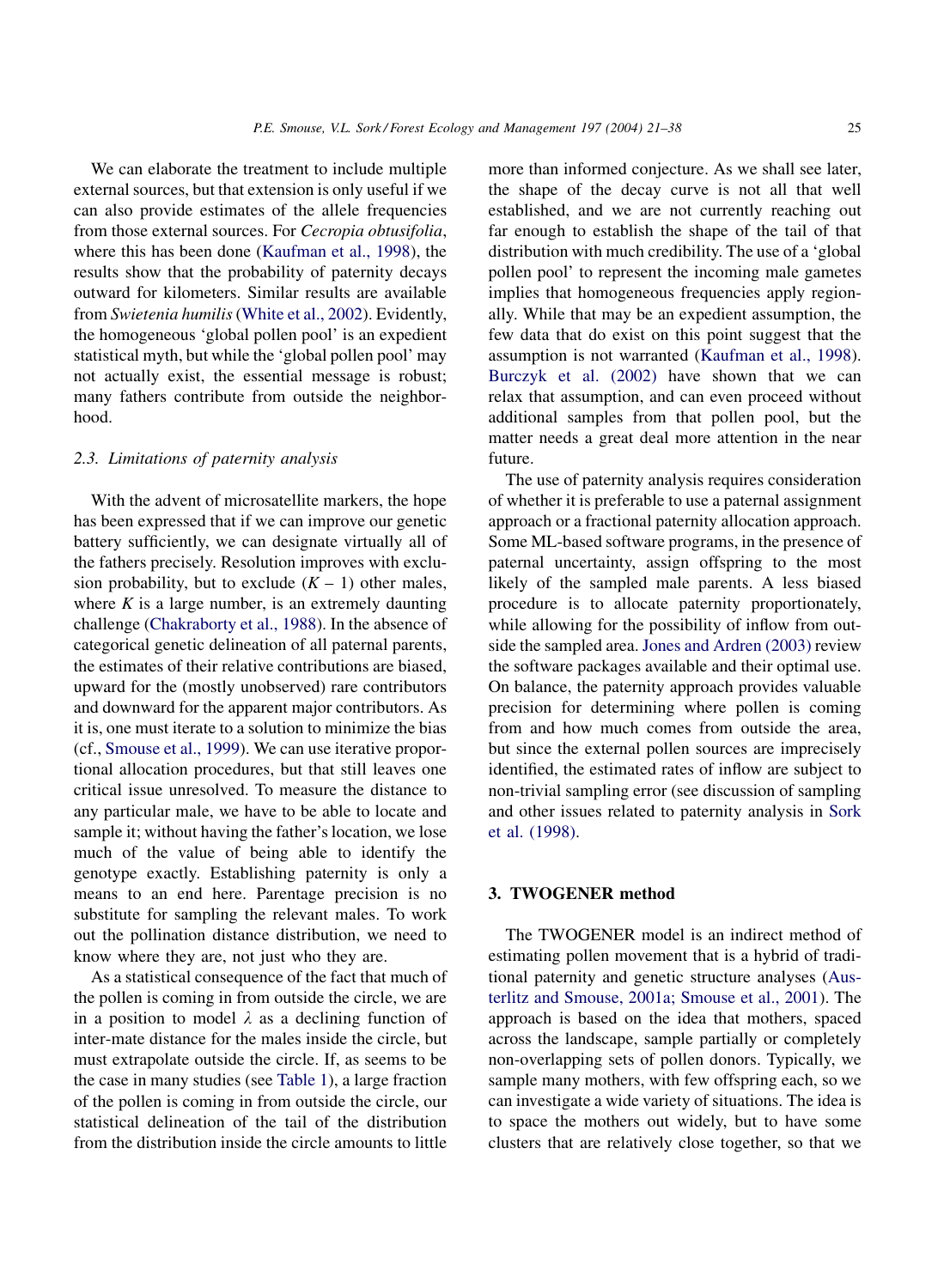can examine the effect of inter-maternal distance on the degree of overlap in pollen pools ([Smouse et al.,](#page-16-0) [2001](#page-16-0)). We genotype both mothers and offspring, but ignore the potential fathers.

#### 3.1. Genetic assay

We determine the male gametes by 'subtraction of the female genotype' from the genotypes of each of her offspring, in the same fashion that is done for paternity analysis. In conifers, we can genotype haploid megagametophytes, revealing the female gametic contribution and rendering the male contribution obvious by inspection. For angiosperms, there is some gametic ambiguity, but we can allocate the paternal contribution among the possible male gametes in the same fashion we use for paternity analysis ([Smouse](#page-16-0) [et al., 2001](#page-16-0)). In either case, given a battery of N male gametic characterizations, we compute a pair-wise genetic distance between each pair of male gametes. We pack the pair-wise distances into an  $N \times N$  matrix, and extract an analysis of molecular variance (AMOVA: [Excoffier et al., 1992](#page-15-0)) from that distance matrix, using the sampled mothers as strata and their male gametes as the within-stratum replicates (Table 2). The intra-class correlation of male gametes within a female  $(\Phi_{ft})$  measures the divergence of maternal pollen pools, measuring non-overlap of the males they have sampled.

#### 3.2. Effective number of pollinators

It is possible to convert our measure of pollen structure  $(\Phi_{ft})$  into other measures of interest, the first of which is the 'effective number of fathers',  $N_{\rm en}$  =  $\left[2\Phi_{ft}\right]^{-1}$  [\(Austerlitz and Smouse, 2001a](#page-15-0)). The basic question is: ''Having drawn a random male gamete from a particular female, what is the probability that the next male gamete, drawn randomly and independently from the same female, will have come from the same male?" If we had  $N_{ep}$  'ideal males', all contributing with the same probability, that probability would be simply one over the number of those ideal males,  $[N_{ep}]^{-1}$ .

Real males are neither ideal nor do they contribute with equal probability, but whatever the array of contributors and however uneven their contributions to a given female, there is some calculable probability that two pollen grains, drawn from that same female, are from the same male, and that probability is denoted  $[N_{\rm ep}]^{-1}$ , where  $N_{\rm ep}$  is the 'effective number' of fathers, i.e., the number of idealized males that would give the same result.

The early empirical returns from TWOGENER analysis show that the effective number of fathers is sometimes quite small; for *Quercus alba*,  $N_{ep} \sim 8.22$ ([Smouse et al., 2001](#page-16-0)); for *Q. lobata*,  $N_{ep} \sim 3.43$  ([Sork](#page-16-0) [et al., 2002\)](#page-16-0); for *Q. velutina*,  $N_{\rm en} \sim 6.25$  (Fernández-Manjarrés and Sork, unpublished); for Pinus echinata,  $N_{\rm ep}$   $\sim$  3.4–5.5 ([Dyer, 2002](#page-15-0)); for Albizia julibrissin,  $N_{\rm ep}$  $\sim$  2.87 [\(Irwin et al., 2003\)](#page-16-0); for Cornus florida,  $N_{\rm en}$  = 2.9–5.6 (Sork et al., unpublished), smaller than we might have imagined, given what we have learned about pollen flow from the parentage studies. For some species, on the other hand,  $N_{ep}$  can be quite large; in Pinus sylvestris,  $N_{ep} > 70$ , and dependent on silvicultural regime ([Robledo-Arnuncio et al., 2004](#page-16-0)). As is the case with any effective number,  $N_{ep}$  is sensitive to the unevenness of paternal contribution, so  $N_{ep}$  is often considerably smaller than the number of potential males, i.e.,  $N_{ep} \ll N$ .

#### 3.3. Average pollination distance

[Austerlitz and Smouse \(2001a\)](#page-15-0) show that  $\Phi_{ft}$  can also be related to the average distance  $(\bar{z})$  between sampled mothers, because

$$
\Phi_{ft} = \frac{Q_0 - Q(\overline{z})}{2 - Q(\overline{z})},\tag{5}
$$

Table 2

Molecular analysis of variance for pollen variation within and among sampled females, with  $M$  mothers,  $J$  progeny within each mother, and with  $\Phi_{ft}$  defined as the intra-class correlation of male gametes

| Source of      | Degrees of | Sums of | Mean squares             | Expected       | Variance                                                                            | Intra-class                      |
|----------------|------------|---------|--------------------------|----------------|-------------------------------------------------------------------------------------|----------------------------------|
| variation      | freedom    | squares |                          | mean squares   | estimates                                                                           | correlation ( $\Phi_{\hat{r}}$ ) |
| Among mothers  | $(M - 1)$  | SS(a)   | $MS(a) = SS(a)/(M-1)$    | $V(w) + JV(a)$ | $\hat{V}(a) = (MS(a) - MS(w))/J$ $\Phi_{ft} = \hat{V}(a)/(\hat{V}(w) + \hat{V}(a))$ |                                  |
| Within mothers | $M(J-1)$   | SS(w)   | $MS(w) = SS(w)/M(J - 1)$ | V(w)           | $V(w) = MS(w)$                                                                      |                                  |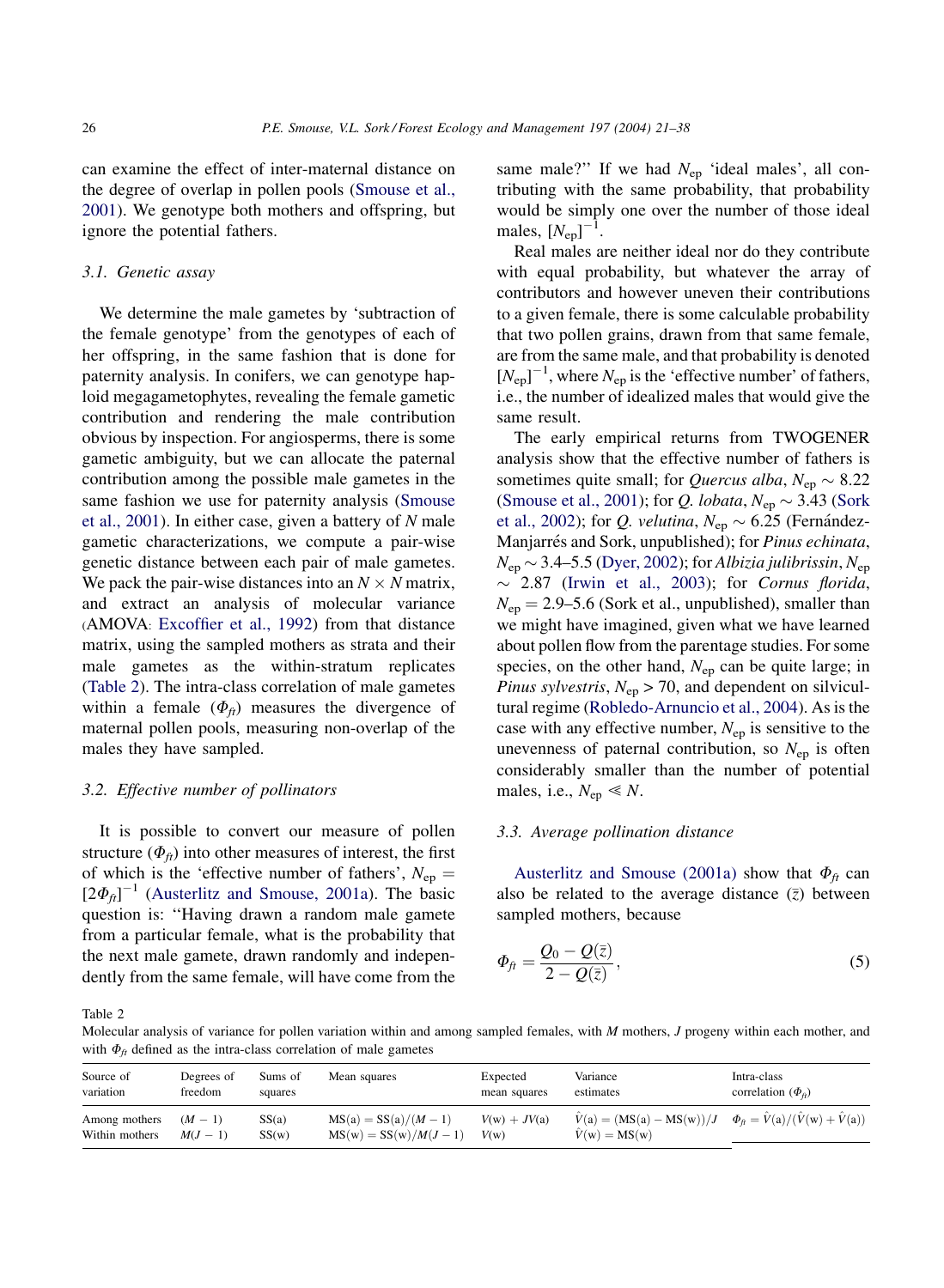<span id="page-6-0"></span>where  $Q_0$  is the probability that two pollen grains, drawn at random from the same mother, came from the same father (i.e.,  $Q_0 = 1/N_{\text{ep}}$ ), and  $Q(\bar{z})$  is the comparable probability for two pollen grains, drawn from two different mothers, an average distance  $(\bar{z})$  apart. If we can assume the distribution of pollen flight distances, we can also translate  $\Phi_{ft}$  into the average distance of pollination ([Austerlitz and Smouse,](#page-15-0) [2001a\)](#page-15-0). We have modeled bivariate normal and bivariate exponential models, both of which lead to translations of  $\Phi_{ft}$  (or equivalently,  $N_{ep}$ ) into an estimate of the average distance of pollination,  $\delta$ . Defining  $\Delta$  as the adult stem density per hectare, we have

 $N_{\rm ep} = 8\delta^2 \Delta$  for the bivariate normal, (6a)

and

 $N_{\rm ep} = 2\pi\delta^2 \Delta$  for the bivariate negative exponential. (6b)

More recent work has considered more general pollen flight distributions, of which the normal and exponential are special limiting cases, and the matter is still under active investigation [\(Dick et al., 2003](#page-15-0)). The essential assertion is that the pollen distribution has a 'fatter' tail than either the normal or exponential. As a purely empiric matter, that is a difficult issue to settle, given our penchant for restricting attention to a circle of  $\leq 100$  m in radius for most such work.

Distributional details aside, it would appear that while pollen can (and does) move long distances, much of it is not moving very far, with closer males contributing a disproportionate fraction of the pollen. Using TWOGENER analysis, we estimate that the average pollination distance is  $\delta \sim 17$  m in *Q. alba* ([Smouse et al., 2001](#page-16-0)),  $\delta \sim 65$  m in *Q. lobata* ([Sork](#page-16-0) [et al., 2002\)](#page-16-0),  $\delta \sim 22$  m in *Q. velutina* (Fernández-Manjarrés and Sork, unpublished),  $\delta \sim 17-21$  m in P. echinata [\(Dyer, 2002](#page-15-0)). The accumulated experience from parentage studies ([Table 1\)](#page-3-0) indicates that the average distance of pollination is in excess of 20 m and sometimes much greater.

#### 3.4. Population pattern among the adults

The adult stand often exhibits some form of 'genetic structure', representing the residual historical signature of past selection, gene flow and genetic drift, and that signature can inflate our estimates of  $\Phi_{ft}$ . As an initial attempt to deal with 'genetic structure' among the adults, [Dyer et al. \(2004\)](#page-15-0) have described the inflation of  $\Phi_{ft}$  by subtle allele-frequency gradients across the study area, and have developed methods for measuring and correcting for such gradients. Imagine that there are trends in the allele frequencies among the adults, spread across an extended landscape, and that the usual TWOGENER estimate of  $\Phi_{ft}$ , in addition to including the usual 'among-mothers' variation, is inflated by the effects of the gradient. The essence of the solution is to embed the AMOVA used by TWO-GENER within a more general linear model framework, and then to extract the variation attributable to the gradient, before testing the 'among-mothers' component of variation. We have explored this extension with the ST AMOVA analysis of *O. alba* ([Dyer et al.,](#page-15-0) [2004\)](#page-15-0), and show that the intra-class correlation decreases from  $\Phi_{\text{ft}} = 0.063$  (ignoring the adult gradient) to  $\Phi_{\text{ft}} = 0.056$  (correcting for that gradient), a modest but significant difference. That change increases the estimate of  $N_{ep}$  from 7.9 to 8.9 and that of  $\delta$  from 16.3 m to 17.4 m. In Q. alba, the bias from ignoring the gradient is modest, but in other organisms, it might not be. Whether the bias from ignoring the gradient is large or small, it can be estimated and extracted ([Dyer et al., 2004](#page-15-0)).

For many forest species, consanguinity and local genetic structure among the adults also complicates our assessment of pollen structure, since the historical signature of population structure tends to inflate our estimates of  $\Phi_{ft}$  ([Austerlitz and Smouse, 2001b](#page-15-0)). Consanguinity among the adults, representing historical population structure, yields

$$
\Phi = \frac{[Q_0 - Q(\bar{z})](1 + F)}{2 - Q(\bar{z})(1 + F)},\tag{7}
$$

where  $F$  is the consanguinity coefficient among adults. For Quercus and Pinus, sampled in the Missouri Ozark Forest Ecosystem Project (MOFEP), which evaluated three forest treatments—clearcut, selective cuts, and uncut controlled stands ([Dyer, 2002\)](#page-15-0),  $F \approx 0$ , but departures from panmixia are evident in C. florida, ranging from  $-0.105 \le F \le +0.024$  (Sork, unpublished). Allowance for that adult structure alters our estimates of  $\Phi_{\rm fr}$  from 0.174 to 0.170 for uncut control stands, from 0.125 to 0.140 for selectively cut stands, and from 0.090 to 0.091 for clearcut stands, all of which lead to small derivative changes in  $N_{ep}$  and the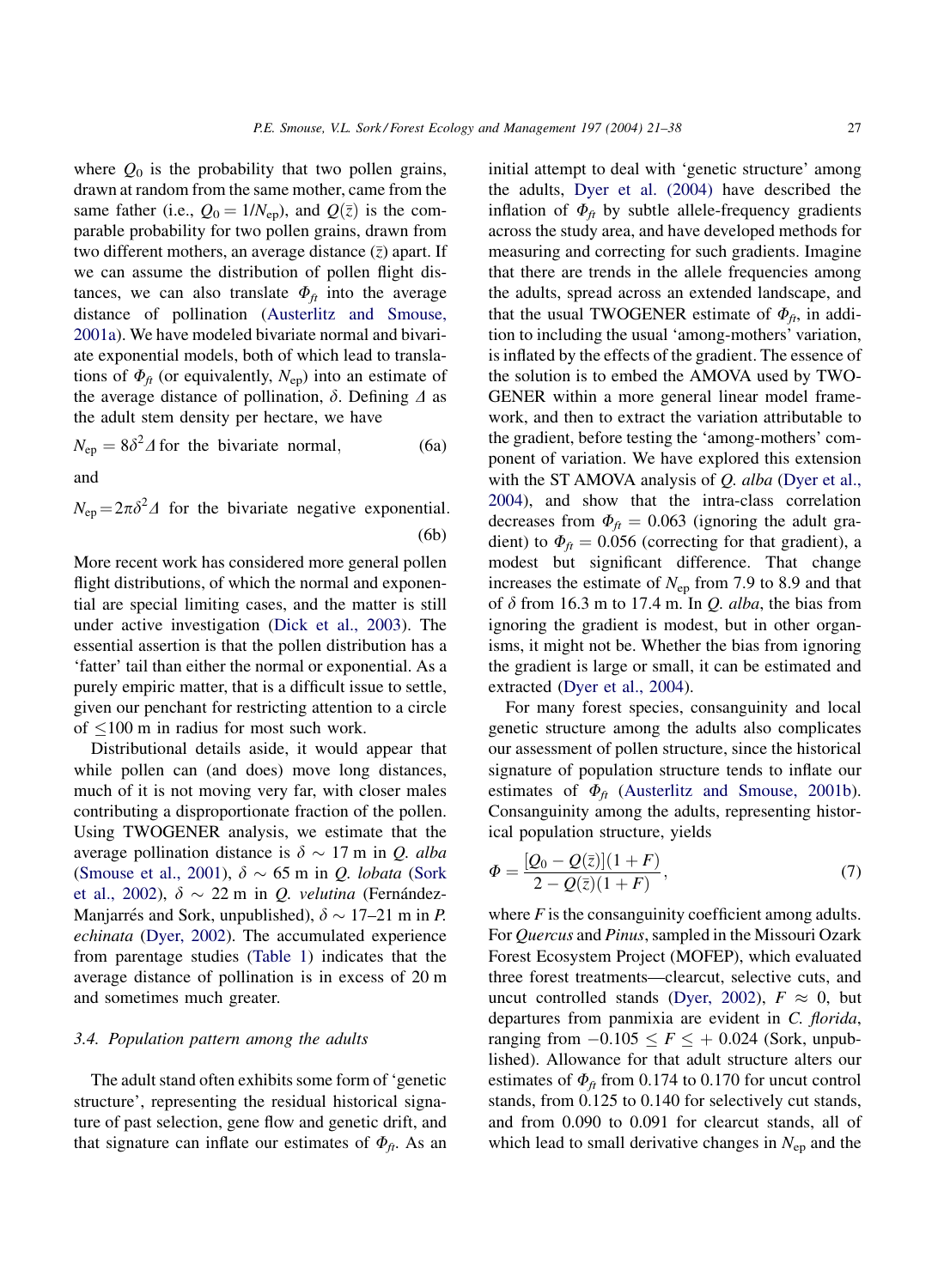<span id="page-7-0"></span>average distance of pollination,  $\delta$ . Adult structure is a complication, because it is confounded with pollen structure, but with independent information on adult structure, we can separate their effects.

We should distinguish between adult consanguinity and selfing, the probability that the female is sampling her own pollen. Current versions of TWOGENER do not deal with selfing. Since a great many species that are facultative selfers will soon come under examination, and since an elevated selfing rate will inflate our estimate of  $\Phi_{ft}$ , elaboration of the standard TWOGE-NER estimation scheme (to include selfing) would be timely. Pending such developments, analysis of inbred species may require the NEIGHBORHOOD model (cf., [Burczyk et al., 2002](#page-15-0)).

#### 3.5. Temporal variation

Studies of pollen movement are generally restricted to a single reproductive season, by virtue of the field and laboratory effort required. Questions remain about the adequacy of single-season measures for longlived, iteroparous forest species. Drawing from a multi-year study of A. julibrissin, [Irwin et al.](#page-16-0) [\(2003\)](#page-16-0) were able to estimate the difference between single- and multi-year sampling, relative to estimation of  $N_{\text{ep}}$ . They demonstrated less among-year variation within mothers than variation among-mothers, but showed that  $N_{ep} \sim 2.0$ , when estimated from the traditional single-season study, but increased to  $N_{ep}$  $\sim$  2.9 with allowance for year-to-year variation in pollen profile for a single mother, a 40% increase. Clearly, we must devote some serious attention to the question of year-to-year variation in future studies of pollen flow.

#### 3.6. Limitations of TWOGENER analysis

For TWOGENER, we have given up pursuit of the fathers, focusing on what we can learn from mothers and offspring. That choice has moved us along rapidly, and our comparative work is accelerating. We are now beginning to answer some larger questions, and larger patterns are beginning to emerge, but all of this comes at a price. There are two major limitations of TWOGENER. First,  $N_{ep}$ —while it does constitute a convenient and generic gauge of pollen structure—conceals more than it reveals. We expect that  $N_{ep}$  should be smaller than N, but how much smaller? We know that  $\Phi_{ft}$  can be upwardly biased by either consanguinity or the historical remnants of adult genetic structure [\(Austerlitz and](#page-15-0) [Smouse, 2001b; Dyer et al., 2004](#page-15-0)), and with independent assessments of both factors, we can (in principle) correct for these potential confounding effects, but how much attention are we going to need to devote to sampling and analysis of those factors in the adult population? Our deeper interest is in 'pollen flow', but for populations with suspected high inbreeding or substantial local genetic structure, it is desirable to pay some serious attention to 'adult structure', and that will be costly. So far, biases in  $\Phi_{ft}$  from these sources have not been great, but future work will be needed to demonstrate whether adult structure is generally a serious confounding factor or a only a minor aggravation.

A second limitation is the estimation of the distance of pollen movement, a problem that plagues paternity analysis as well. Our estimation of the average distance of pollination from TWOGENER is indirect, and is based on particular assumptions about the shape of the pollen dispersal curve. We initially modeled bivariate normal and exponential functions [\(Austerlitz](#page-15-0) [and Smouse, 2001a\)](#page-15-0), but empiric data now suggest a distribution that is steeper near the origin, with a fatter tail than either the normal or exponential [\(Dick et al.,](#page-15-0) [2003](#page-15-0)), better modeled with the exponential power distribution,

$$
p(a,b;x,y) = \frac{b}{2\pi a^2 \Gamma(b)} \exp\left(-\left(\frac{\sqrt{x^2 + y^2}}{a}\right)^b\right),\tag{8}
$$

where  $\Gamma(b)$  is the classical gamma function ([Abramo](#page-15-0)[witz and Stegun, 1964\)](#page-15-0). The parameter  $b$  is the shape parameter, determining the form of the dispersal function, and *a* is the scale parameter for distance. When  $(b < 1$ —subexponential), the distribution is both steeper and fatter-tailed than the exponential, and  $\delta$  is greater ([Fig. 2a](#page-8-0)). For  $b = 1$ , Eq. (8) becomes the bivariate exponential distribution (with  $a = \gamma^{-1}$ ), where  $\gamma$  is the classic scale parameter of the expo-nential function [\(Fig. 2b](#page-8-0)). When  $(1 < b < 2$ —subnormal), the distribution (and average distance,  $\delta$ ) are intermediate between the normal and the expo-nential [\(Fig. 2c\)](#page-8-0). For  $b = 2$ , the distribution becomes a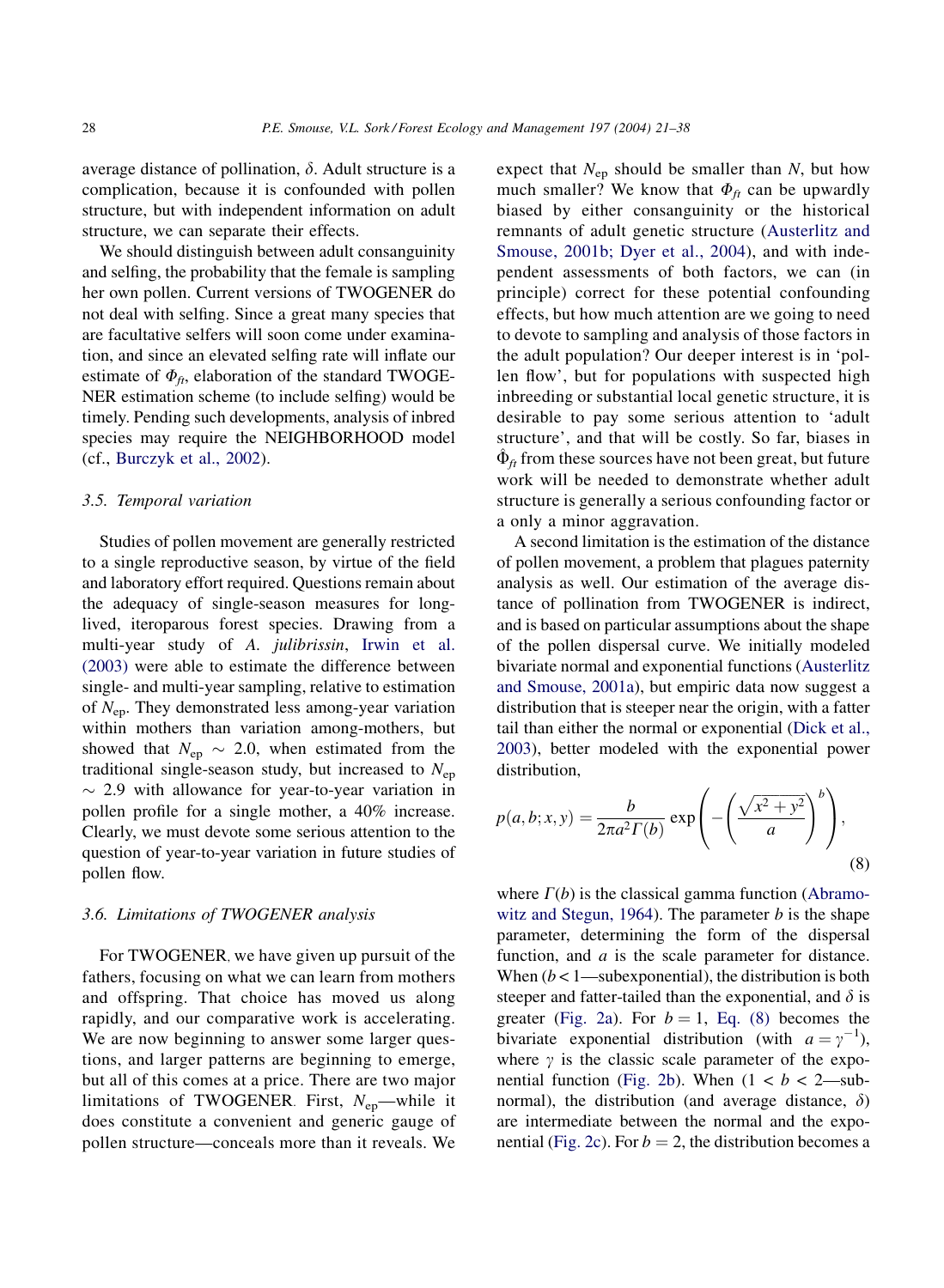<span id="page-8-0"></span>

Fig. 2. Illustrative pollen distributions under four different scenarios, described in terms of the a- and b-parameters of [Eq. \(8\):](#page-7-0) (a) bivariate sub-exponential ( $a = \sqrt{2}$ ,  $b = 1/2$ ); (b) bivariate exponential ( $a = \sqrt{2}$ ,  $b = 1$ ); (c) bivariate sub-normal ( $a = \sqrt{2}$ ,  $b = 1.5$ ); and (d) bivariate normal distribution ( $a = \sqrt{2}$ ,  $b = 2$ ); the tail probability increases as b declines.

bivariate normal, with  $a = (\sigma\sqrt{2})$  as the scale parameter (Fig. 2d). Using non-linear estimation techniques, [Austerlitz and Smouse \(2002\)](#page-15-0) modeled different possibilities and estimated  $a$  and  $b$  from the data, rather than assuming them a priori. [Dick et al.](#page-15-0) [\(2003\)](#page-15-0) found that  $b \sim 0.9$  for *Dinizia excelsa* and noted that other tested species also showed  $b < 1$ (subexponential). Most paternity work fits the data to an exponential model  $(b = 1)$ , by virtue of the construction of [Eq. \(3\)](#page-2-0). There is nothing, in principle, to prevent fitting [Eq. \(8\)](#page-7-0) as  $d_{ij}$  = inter-mate distance in [Eq. \(3\)](#page-2-0), but that has not entered standard practice to date, and the limitations of using the exponential model plague current parentage analysis as well. More recently, [Austerlitz et al. \(2004\)](#page-15-0) have explored several competing models with fat tails, and it now seems clear that whether we assume the shape of the distribution beforehand or attempt to estimate it from the data, the estimates are somewhat model-dependent.

As is also evident from [Eq. \(6a\) and \(b\)](#page-6-0), our translation of  $\Phi_{ft}$  (or equivalently,  $N_{ep}$ ) into an estimate of the average distance of pollen movement,  $\delta$ , comes in the form of the product  $(\delta^2 \Delta)$ . We have commented elsewhere ([Austerlitz and Smouse, 2002](#page-15-0)) that the adult stem density is almost surely an overestimate of 'effective adult density'. Some pollen donors produce less pollen; others are out of synchrony phenologically; others are (potentially) incompatible mates with the mother in question. Accumulated experience with paternity methods, where such factors have been explicitly modeled ([Adams et al., 1992; Burczyk](#page-15-0) [et al., 1996, 2002; Smouse et al., 1999; Morgan and](#page-15-0) [Connor, 2001](#page-15-0)) inspires limited confidence that we can describe the nuances of variable male reproductive availability with any precision, but the effects are surely there, and they contribute to the unevenness of male parentage contributions. To the extent that stem count per hectare ( $\Delta$ ) is an overestimate of  $\Delta_e$ , then our estimate of  $\delta$  is an underestimate of its analogue, 'effective distance'  $\delta_e$ . [Rousset \(1997\)](#page-16-0) uses  $F_{\rm st}$  to estimate the product ( $\delta^2 \Delta$ ) among adults, effectively scaling distance inversely with density, and [Smouse et al. \(2001\)](#page-16-0) use  $\Phi_{ft}$  to do the same thing for male gametes. In either case, estimates of  $\delta$  and  $\Delta$ are highly confounded. We can obtain a partial separation of  $\delta_e$  and  $\Delta_e$  ([Austerlitz et al., 2004](#page-15-0)), but it has to be said that those estimates are negatively (and strongly) correlated. A better joint-estimation scheme has yet to emerge, and the matter requires some additional work.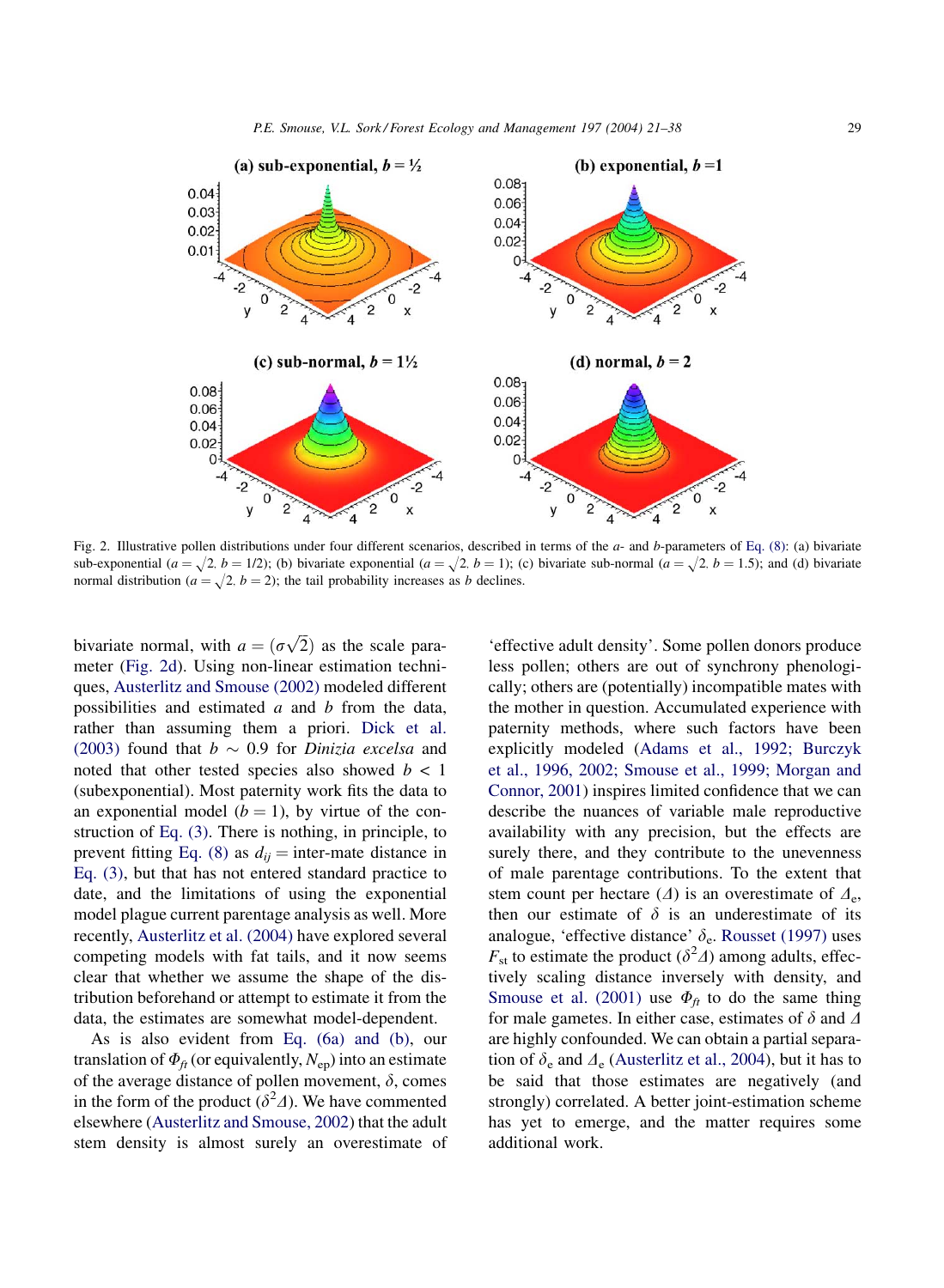## 4. Number of fathers versus  $N_{ep}$

Parentage and TWOGENER studies would seem to be telling us two different stories. The parentage studies yield a general impression of widespread pollen flow, with male contributions declining with distance, at least within (say) 100 m of the focal mother, but with many males contributing from outside the circle. Distance is ignored from those males, because the incoming pollen is usually (though not always, see [Kaufman et al., 1998\)](#page-16-0) viewed as a homogeneous 'global pollen pool'. TWOGENER studies, on the other hand, yield the impression of a small number of pollen donors (small  $N_{ep}$ ) and a short average distance of pollination  $(\delta)$ , though there is circumstantial evidence for a pollen distribution with a longer and fatter tail, miming the 'global pollen pool' of the parentage studies. To resolve the apparent inconsistencies compellingly, we will need some direct studies that facilitate both approaches on the same material. The difficulty is that parentage studies work best with small numbers of sampled mothers, a restricted set of genetically delineated competing fathers, and large numbers of offspring from each mother ([Roeder et al., 1989; Devlin and Ellstrand,](#page-16-0) [1990](#page-16-0)), not a particularly convenient design for forest species with widely-dispersed pollen and large numbers of (unsampled) candidate fathers. Conversely, TWOGENER works best with large numbers of mothers and few offspring each ([Smouse et al.,](#page-16-0) [2001; Irwin et al., 2003\)](#page-16-0), which would be too few offspring to characterize the paternal array for any one mother with any accuracy or precision. We are going to need large numbers of mothers and large numbers of offspring per mother, and we will have to locate and genotype a large fraction of the potential fathers over an extended area, if we are to mount a compelling 'head to head' comparison. The challenge is not out of reach, but it is formidable. We will have to choose our species and ecological setting carefully, if we are to mount a compelling 'head to head' comparison.

In the meantime, we are inclined to ask whether the discrepancy itself is real, or whether it results from divergent, albeit reconcilable perspectives. For example, even though the paternity studies reveal a large number of fathers, they also show that these males contribute unevenly to the seed pool and that nearby males father a disproportionate share of the progeny (e.g, [Burczyk et al., 1996; Kaufman et al., 1998;](#page-15-0) [Streiff et al., 1999](#page-15-0)). So, it is quite possible to have a large number of actual fathers but a low number of effective fathers, in the same way that the census population size does not equal the effective population size. To illustrate what we mean by that, consider the ith mother, who draws pollen from a potentially infinite array of male contributors. Just to simplify the mathematical illustration, imagine a geometric distribution, describing the unevenness of the relative probabilities of those males contributing to the ith mother, where the  $\lambda$ -value for the kth most prolific male, contributing to ith mother, is defined as

$$
\lambda_{ik} = \alpha (1 - \alpha)^{k - 1},\tag{9}
$$

where  $\alpha$  is the 'dominance' parameter, the expected relative contribution of the most prominent pollen donor. The a-value might vary among females, and the ordering of male prominence would certainly vary among females, but the important point here is that as  $\alpha$  decreases from 1 to 0, the evenness of male contributions increases. For example, if  $\alpha = 0.90$ , then the series of  $\lambda_{ik}$ -values is  $\lambda_{i1} = 0.9$ ,  $\lambda_{i2} = 0.09$ ,  $\lambda_{i3} =$ 0.009,  $\lambda_{i4} = 0.0009$ , etc. However, if  $\alpha = 0.30$ , then the series is flatter,  $\lambda_{i1} = 0.30, \lambda_{i2} = 0.21, \lambda_{i3} = 0.147$ ,  $\lambda_{i4} = 0.1029$ , etc., and if  $\alpha$  is as low as 0.10, then the series becomes very flat,  $\lambda_{i1} = 0.10$ ,  $\lambda_{i2} = 0.09$ ,  $\lambda_{i3} =$ 0.081,  $\lambda_{i4} = 0.0729$ , etc.

All three examples are drawn from an infinite array of potential fathers. The number of different fathers,  $E(\hat{K})$ , expected from a sample of J offspring will increase with sample size, but it will also depend on the value of  $\alpha$ , via standard rarifaction logic ([Chakraborty et al., 1988](#page-15-0))

$$
E(\hat{K}) = \sum_{k=1}^{\infty} [1 - (1 - \alpha(1 - \alpha)^{k-1})^J],
$$
 (10)

plotted in [Fig. 3a,](#page-10-0) as a function of sample size, J. For  $\alpha = 0.9$ , a sample of  $J = 50$  offspring (per mother) could be expected to yield a majority of offspring from the dominant male, a few from the first subdominant male, and a smattering of essentially unpredictable singletons from all the other males; the expected (average) number of fathers sampled per mother would be only  $E(\hat{K}) \approx 2.40$ . For the case of  $\alpha = 0.30$ , that same sample of  $J = 50$  offspring would yield a more balanced array of paternity, with no one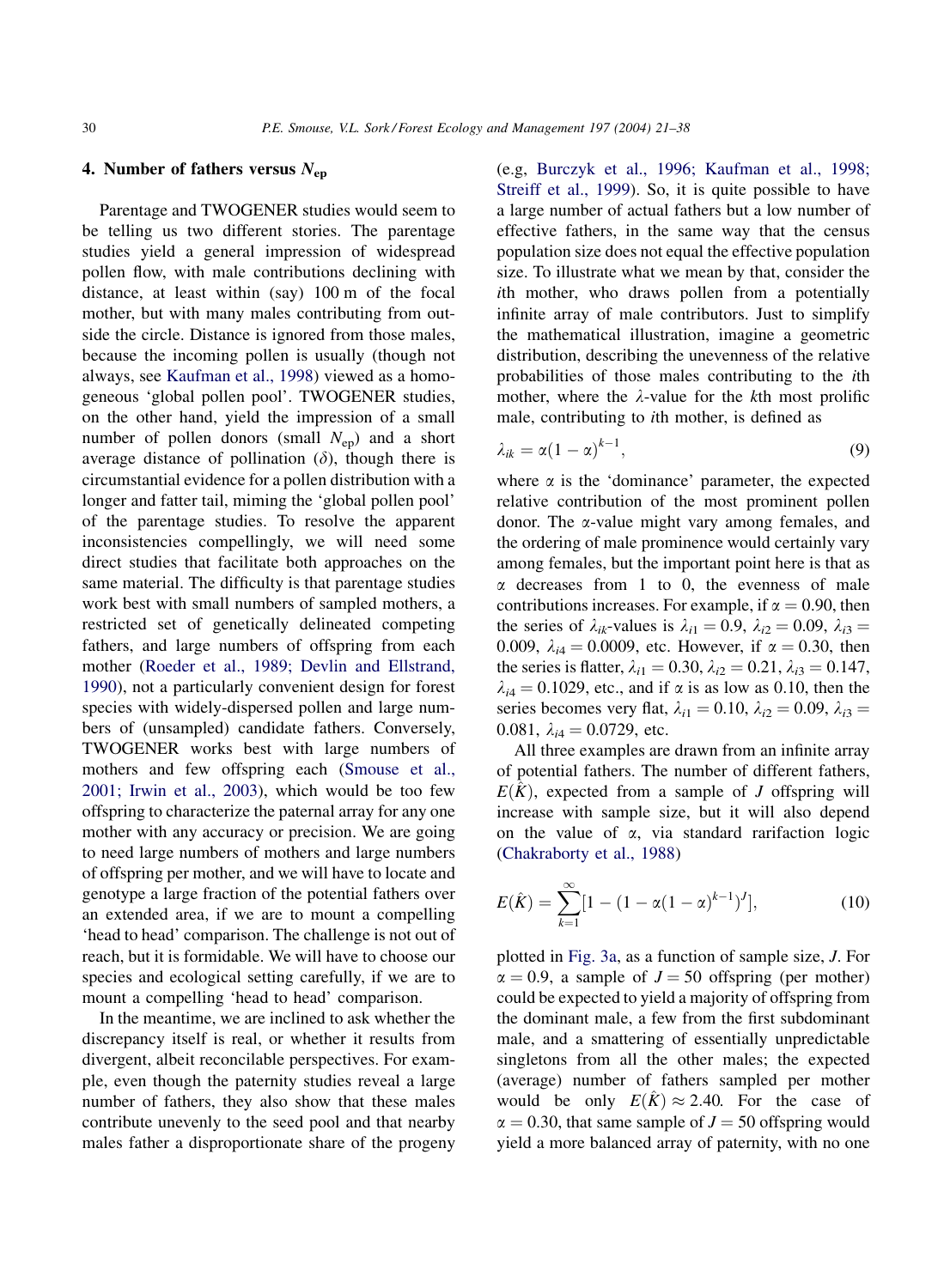<span id="page-10-0"></span>

Fig. 3. Male parentage distribution predictions of the geometric distribution: (a) expected numbers of male parents for different numbers of offspring per mother and for dominance parameters,  $\alpha = 0.1$ , 0.3 and 0.9; (b) effective numbers of pollinators, as a function of  $\alpha$ .

male represented quite so heavily, and more males represented; the average number of fathers sampled per mother would be  $E(\hat{K}) \approx 9.74$ . For the case of  $\alpha = 0.10$ , the frequency distribution of male parentage would be quite flat, and the expected number of fathers per mother would be  $E(\hat{K}) \approx 21.4$ . While the number of different fathers recovered is expected to rise with sample size, J, for an uneven distribution of  $\lambda_{ik}$ -values (larger  $\alpha$ ), the expected number recovered will asymptote more quickly.

In contrast to the number of expected fathers, the number of 'effective fathers' is not very sensitive to sample size, because small  $\lambda_{ik}$ -values contribute almost nothing to  $N_{ep}$ . From a given array of J offspring, drawn from the ith mother, we can compute the probability that two pollen grains were drawn from the same male, which is the definition of  $(1/N_{\rm en})$ , computed as

$$
\frac{1}{N_{\rm ep}} = \sum_{k=1}^{\infty} \lambda_{ik}^2 = \sum_{k=1}^{\infty} \alpha^2 (1 - \alpha)^{2(k-1)} = \cdots
$$

$$
= \frac{\alpha}{2 - \alpha},
$$
(10)

so evidently,  $N_{\text{ep}} = (2 - \alpha)/\alpha$ , which decreases with increasing unevenness of the male parentage distribution in a predictable way (Fig. 3b), even though the array of potential males is infinite. For  $\alpha = 0.9$ ,  $N_{\rm ep} = 1.22$ ; for  $\alpha = 0.3$ ,  $N_{\rm ep} = 5.67$ ; for  $\alpha = 0.1$ ,  $N_{\rm ep} = 19.00$ .

Reworking [Eq. \(6a\) and \(b\),](#page-6-0) we discover that  $(N_{ep}/$ 8—bivariate normal) <  $\delta^2 \Delta < (N_{ep}/2\pi$ —negative exponential), so the estimate of average pollination distance ( $\delta$ ) is meant to represent N<sub>ep</sub> effective (idealized) individuals, all contributing equally and without regard to their location within the population. By computation,  $N_{\text{en}}$  is closer to a harmonic than to an arithmetic mean, so  $\delta$  will be smaller than the arithmetic mean, not measured directly with TWOGENER methods, but separately estimable (at least for the fraction of fathers within the 'neighborhood') from NEIGHBORHOOD methods (see [Section 2.1\)](#page-2-0).

Now, the geometric distribution is too simple to represent the real pollen distribution, but the essential point survives changes in the specification of that distribution. The effective number of males  $N_{ep}$ increases with the evenness of male parentage distribution, and small  $N_{ep}$  represents a very uneven distribution of relative male contributions, with a few repeat contributors and many minor contributors, represented once each or not at all. [Burczyk et al.](#page-15-0) [\(1996\)](#page-15-0) have used a different treatment but the same basic premise (unequal contributions from a potentially infinite pool) to extract estimates of  $N_{\rm en}$  from the NEIGHBORHOOD model. The essential result is the same; whatever the detailed male parentage distribution may be, the evidence supports the assertion that the local males are more frequent contributors.

### 5. Discussion

We began this review with questions about the expectation of reduced pollen flow across disturbed and fragmented landscapes. A major motivation for measuring gene flow is that we need to assess the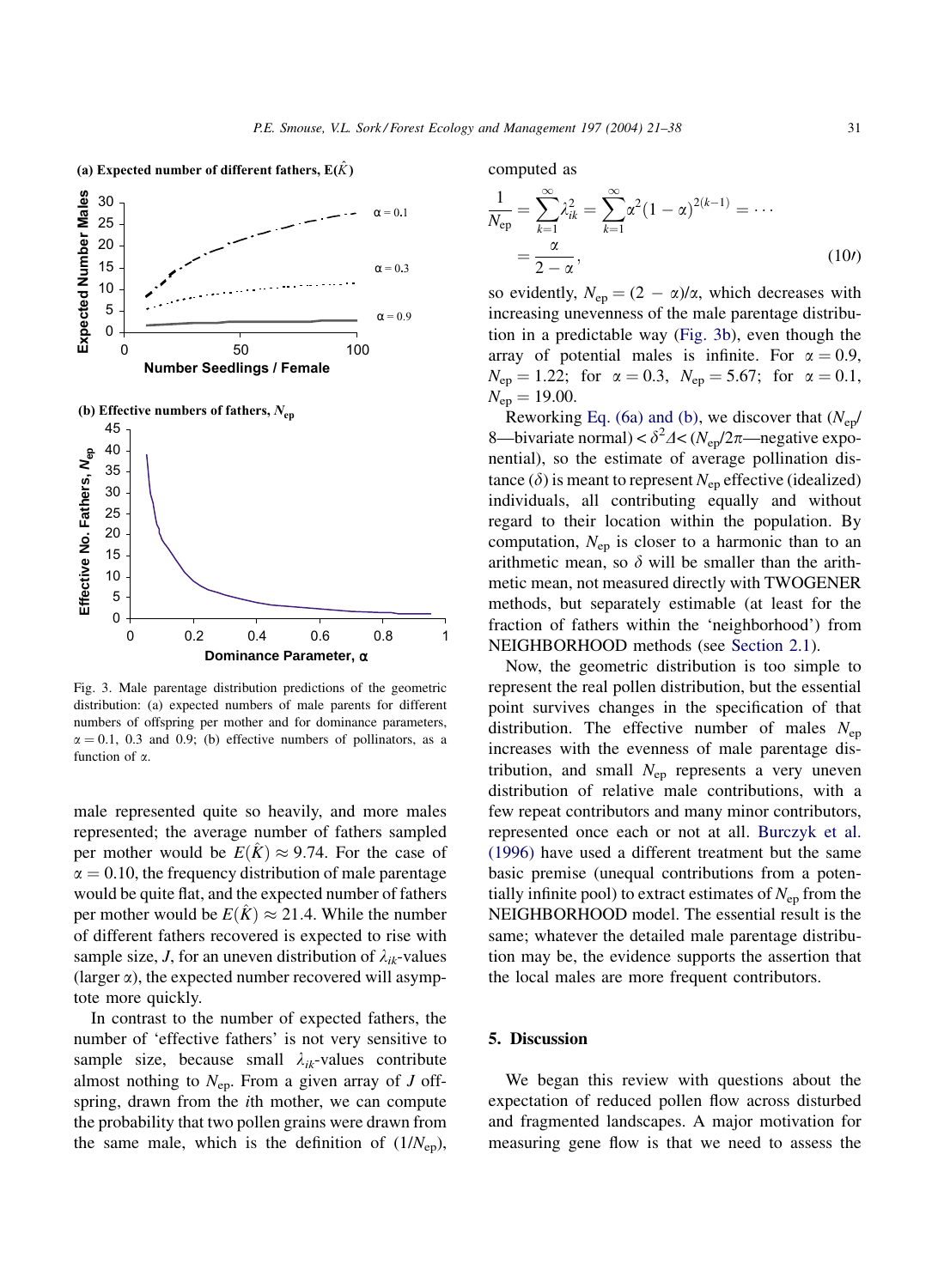impact of various contextual disturbances (humangenerated or natural) that fragment the population, reduce conspecific density, or otherwise alter the reproductive landscape. The paternity allocation approach has generated valuable insights concerning the extent of immigration into a local stand (reviewed in [Adams et al., 1992; Sork et al., 1999; Burczyk et al.,](#page-15-0) [2002](#page-15-0); see [Table 1\)](#page-3-0). Many studies of fragmentation have used this approach because identification of parents within the sample also informs us about how many progeny were sired from outside the sample area. In contrast, studies of the impact of forest management practices that tend to alter conspecific density and canopy closure have tended to use the TWOGENER approach, which can be mounted under a wider variety of circumstances. Both approaches have yielded valuable lessons about gene flow under different circumstances.

## 5.1. Fragmentation

The paternity approach is particularly useful for isolated populations in a delimited area, because every adult within the patch can be genotyped, and the progeny that must have resulted from incoming pollen become categorically obvious. [Chase et al. \(1996b\)](#page-15-0), examining Pithecellobium elegans, a self-incompatible, hawkmoth-pollinated species, showed that 28% of the progeny found within a fragment containing 28 adults were pollinated from outside (and distant) pollen sources. From identifiable male parents, inside the fragment, the average distance of pollen movement was 142 m. Pollen coming in from outside the fragment could only make that average larger. [Nason](#page-16-0) [and Hamrick \(1997\)](#page-16-0) report that 90–100% of Spondias mombin progeny produced in small fragments were the product of gene flow events from forest stands located 80–1000 m away (see [Table 1\)](#page-3-0).

The evidence suggests that fragmentation can sometimes lead to increased pollen flow. [Dick](#page-15-0) [\(2001\)](#page-15-0) reports that African honeybees, which have replaced native insects in isolated pastures, facilitate extensive pollen movement across the landscape. Mean pollinator distance for pasture and gallery forest trees was 1288 m, while that into a 10 ha fragment was only 417 m. It is not always clear whether pollen flow into fragments is greater because, with fewer 'inside males', a greater fraction of successful pollen must have come from 'outside males', or whether pollen simply moves farther across open landscapes. How the increased pollen dispersal that results from opening the forest canopy translates into changes in  $N_{\rm{ep}}$  will depend on the local conspecific density, before and after disturbance. Sometimes, increased pollen flow will more than make up for the reduction in local mate availability; but sometimes, it will not. The tradeoffs for pollen-dispersal between conspecific density and canopy closure are complex.

#### 5.2. The impact of forest management

A major effect of forest management is the alteration of conspecific density and/or general canopy closure. Early TWOGENER studies of Q. alba, in a closed-canopy, mixed conifer-deciduous forest, with conspecific stand density on the order of 93 trees per hectare, yielded  $N_{\rm ep} \sim 8.22$  and  $\delta \sim 17$  m [\(Smouse](#page-16-0) [et al., 2001](#page-16-0)), whereas a similar study of  $Q$ . *lobata*, growing under savanna conditions, with conspecific density less than two trees per hectare, yielded  $N_{\rm en} \sim$ 3.43 and  $\delta \sim 65$  m [\(Sork et al., 2002\)](#page-16-0). At face value, these studies suggest that pollen flow is wider under open stand conditions, but in this case greater pollen movement translates into a decrease in  $N_{\rm ep}$ . We caution that this comparison involves two different species, growing in two different regions, with conspecific density and canopy closure confounded.

An opportunity to examine canopy closure alone was provided by a silvicultural study of P. echinata, through the Missouri Ozark Forest Ecosystem Project (Mofep), which evaluated three forest treatments clearcut, selective cuts, and uncut control stands ([Dyer, 2002\)](#page-15-0). The cutting treatments removed all tree species except *P. echinata*, which altered canopy closure with minimal consequences for the density of P. echinata itself. The parameter estimates were  $N_{en}$  $\sim$  5.5 and  $\delta \sim 22$  m for clearcut,  $N_{\rm ep} \sim$  5.2 and  $\delta \sim$ 17 m for selectively cut, and  $N_{ep} \sim 3.4$  and  $\delta \sim 17$  m for uncut controls, respectively. Opening the canopy both enhances the average distance of pollen movement and increases  $N_{ep}$ , with no change in the conspecific density of P. echinata. In the same MOFEP landscape as for the *P. echinata* study, Sork et al. (unpublished) found for C. florida, an insect-pollinated understory tree, that  $N_{ep}$  and  $\delta$  were both highest in clearcut areas and lowest in uncut control areas. For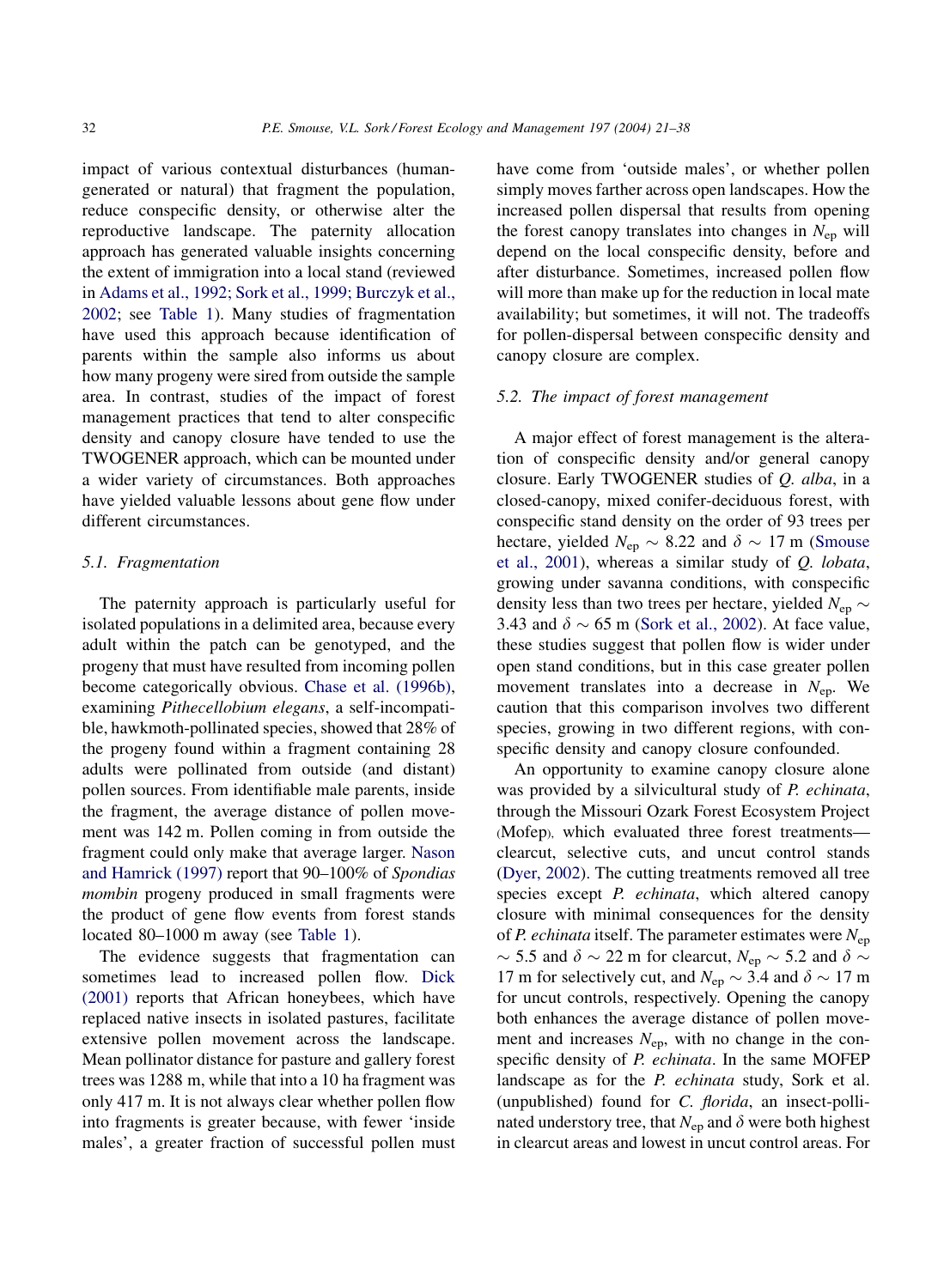C. florida, however, conspecific density varied slightly with treatment [\(Apsit et al., 2002\)](#page-15-0), remaining confounded with canopy closure.

A direct comparison of silvicultural practices that changed conspecific density is provided by studies of P. sylvestris [\(Robledo-Arnuncio et al., 2004\)](#page-16-0), growing in monospecific stands in Spain. Both shelterwood and group selection cuts were compared with uncut (but otherwise matched) controls in mature stands. The shelterwood cut yielded  $\varDelta \sim 183$  trees ha<sup>-1</sup>,  $N_{\rm ep} \sim 83$ and  $\delta \sim 24$  m, compared with control values of  $\Delta \sim$ 315 trees ha<sup>-1</sup>,  $N_{ep} \sim 71$  and  $\delta \sim 17$  m. The group selection system yielded  $\Delta \sim 80$  trees ha<sup>-1</sup>,  $N_{\rm ep} \sim \infty$ and  $\delta \sim \infty$ , while its uncut control yielded  $\Delta \sim 183$ trees ha<sup>-1</sup>,  $N_{ep} \sim 125$  and  $\delta \sim 29$  m. Here, both  $\delta$  and  $N_{\rm{ep}}$  values increase with stand thinning, but the pollen distance results reflect the fact that uncut canopies were densely packed. For the most open stand (group selection), pollen was moving freely across the area.

These three case studies illustrate the potential impact of forest management on pollen movement in both wind and insect-pollinated species. The evidence raises the question of whether the impact is due primarily to the modified forest canopy structure or reductions in conspecific density, and future studies that clearly separate the two effects are needed.

#### 5.3. The importance and utility of  $N_{ep}$

The TWOGENER work draws attention naturally to the effective number of fathers,  $N_{en}$ , which provides a natural link to theoretical discussions of effective population size among the standing adults (e.g., [Chesser et al., 1993; Lande and Barrowclough,](#page-15-0) [1987](#page-15-0)). It develops that Ritland's MLTR analysis ([Ritland, 1989, 1990](#page-16-0)) can also be used to estimate  $N_{ep}$ , and [Burczyk et al. \(2002\)](#page-15-0) show that parentage analysis can provide an estimate as well. [Greef et al.](#page-16-0) [\(2001\)](#page-16-0) discuss and illustrate the concept of  $N_{\rm ep}$  for hermaphroditic plant and animal populations, with an interesting application to Ficus. Statistical nuances of different estimation schemes aside, however, the point here is that  $N_{ep}$  is a parameter of general interest and utility.

As a summary parameter,  $N_{ep}$  allows ready comparison among species, among habitats, and among circumstances. A question of emerging interest is whether the type of pollination system influences the effective number of fathers, which would have different implications for genetic drift across extended landscapes for species that were wind pollinated, versus those that were animal-pollinated. Drawing from a set of available studies reporting such data for woody species, and from which we can extract an estimate ([Table 3](#page-13-0)), we discern three trends.

First, we note that some wind-pollinated species show much higher values of  $N_{ep}$  than do animalpollinated species, suggesting that  $N_{\text{ep}}$  is inherently smaller in animal-pollinated than in wind-pollinated species, in spite of the fact that the pollinators can be shown to move considerable distances. While winddispersed pollen can move great distances, given open-stand aerodynamic conditions,  $N_{ep}$  tends to be smaller under closed canopy conditions, everything else being equal. In general,  $N_{ep}$  is inversely correlated with the level of pollen flow across the local landscape, with all of the consequences that usually follow from genetic drift, and the data suggest that pollen flow is more affected by the landscape context than by the pollination system.

Second,  $N_{ep}$  increases with conspecific density, everything else being equal. With fewer near neighbors, the number of effective contributors is higher, notwithstanding the fact that the most frequent contributors remain the near neighbors ([Stacy et al.,](#page-17-0) [1996\)](#page-17-0). [White et al. \(2002\)](#page-17-0) have shown, with S. humilis, that the fraction of incoming pollen increases as fragment population size (stem density) decreases. Third, thinning the canopy (of other species) seems to increase the distance of pollination ([Dyer, 2002](#page-15-0); Sork et al., unpublished) and in some cases increases the effective number of fathers.

#### 5.4. Seed flow

We have arbitrarily concentrated this paper on pollen flow, indicating at the outset that estimation of seed flow has its own set of issues and problems. Several workers are beginning to report studies of contemporary seed flow (e.g., [Aldrich and Hamrick,](#page-15-0) [1998; Godoy and Jordano, 2001; Nathan et al., 2002](#page-15-0)). Colonization considerations aside, seed flow into fragments may be common enough that it contributes to real-time gene flow. In instances where seed flow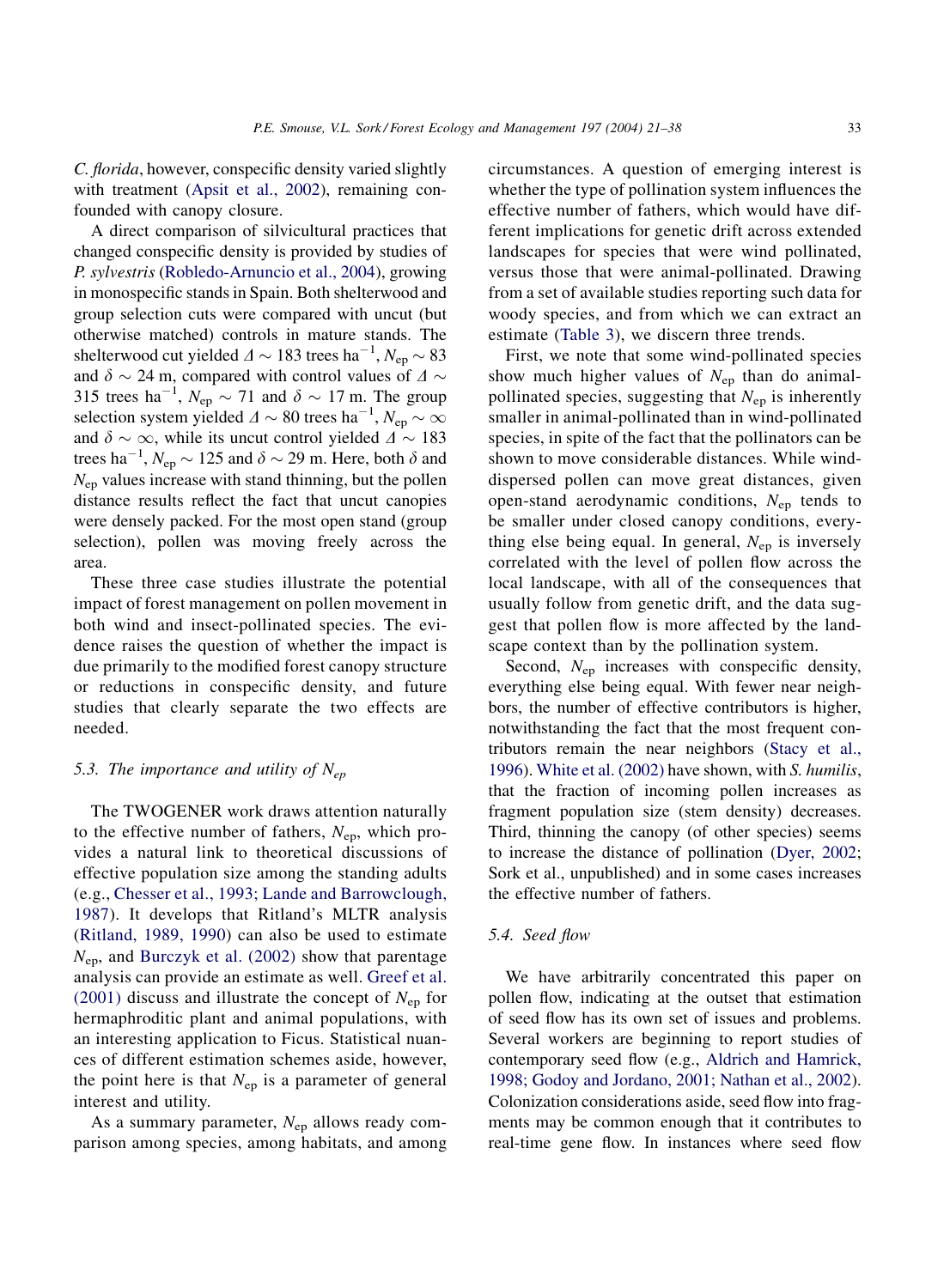<span id="page-13-0"></span>Table 3

A selection of Nep-values, estimated via MLTR analysis ([Ritland, 1989; Ritland, 1990\)](#page-16-0), TWOGENER analysis [\(Smouse et al., 2001](#page-16-0)), or direct assessment of the paternity spectrum [\(Burczyk et al., 2002\)](#page-15-0), for tree species sampled from different landscape situations: (a) species that have wind-vectored, and (b) animal-vectored pollination

| Species under study             | Landscape context    |            | Effective number of males | Literature citations                          |  |
|---------------------------------|----------------------|------------|---------------------------|-----------------------------------------------|--|
|                                 |                      | $N_{ep}$   | Method                    |                                               |  |
| (a) Wind-vectored pollination   |                      |            |                           |                                               |  |
| Larix occidentalis              | High density         | $50 - 100$ | <b>MLTR</b>               | El-Kassaby and Jaquish (1996)                 |  |
| Larix occidentalis              | Low density          | $10 - 16$  | <b>MLTR</b>               | El-Kassaby and Jaquish (1996)                 |  |
| Picea abies                     | Dense forest         | $33 - 46$  | <b>TWOGENER</b>           | Finkeldey (1995)                              |  |
| Picea glauca                    | Seed orchard         | $1 - 2$    | Paternity                 | Schoen and Stewart (1986)                     |  |
| Picea mariana                   | <b>Boreal</b> forest | $6 - 9$    | <b>MLTR</b>               | Perry and Bousquet (2001)                     |  |
| Pinus echinata                  | Closed forest        | $3 - 6$    | <b>TWOGENER</b>           | Dyer and Sork (2001)                          |  |
| Pinus sylvestris                | Dense forest         | >70        | TWOGENER                  | Robledo-Arnuncio et al. (2004)                |  |
| Pinus washoensis                | Coniferous forest    | 14         | <b>MLTR</b>               | Mitton et al. (1997)                          |  |
| Ouercus alba                    | Closed forest        | 8          | <b>TWOGENER</b>           | Smouse et al. (2001)                          |  |
| Quercus humboldtii              | Forest fragments     | $1 - 2$    | <b>MLTR</b>               | Fernández-Manjarrés (2002)                    |  |
| Ouercus lobata                  | Savanna              | $3 - 4$    | <b>TWOGENER</b>           | Sork et al. (2002)                            |  |
| Ouercus velutina                | Montane forest       | 6          | <b>TWOGENER</b>           | Fernández-Manjarrés and Sork<br>(unpublished) |  |
| (b) Animal-vectored pollination |                      |            |                           |                                               |  |
| Acacia melaxylon                | Eucalypt forest      | $16 - 33$  | Paternity                 | Muona et al. (1991)                           |  |
| Albizia julibrissin             | Scattered clumps     | 3          | <b>TWOGENER</b>           | Irwin et al. $(2003)$                         |  |
| Carapa pocera                   | Tropical forest      | 12         | <b>MLTR</b>               | Doligez and Joly (1997)                       |  |
| Caryocar brazielensi*           | Cerrado fragments    | $5 - 12$   | <b>MLTR</b>               | Collevatti et al. (2001)                      |  |
| Cornus florida                  | Northern aspect      | 11         | <b>MLTR</b>               | <b>Bailey</b> (2002)                          |  |
| Cornus florida                  | Southern aspect      | 5          | <b>MLTR</b>               | <b>Bailey</b> (2002)                          |  |
| Enterolobium cyclocarpum        | Closed forest        | $2 - 4$    | <b>MLTR</b>               | Rocha and Aguilar (2001a,b)                   |  |
| Enterolobium cyclocarpum        | Open pasture         | 10         | <b>MLTR</b>               | Rocha and Aguilar (2001a,b)                   |  |
| Ficus (4 species)               | Scattered trees      | $3 - 11$   | Paternity                 | Greef et al. (2001)                           |  |
| Jacaranda copaia                | Scattered dryforest  | $4 - 5$    | TWOGENER                  | James et al. (1998)                           |  |

exceeds pollen flow, estimation of the rate will be imperative.

Genetic studies of seed flow are more challenging than pollen flow studies, because once the seed is separated from its maternal tree, we have entered the inferential realm of the 'two-parent' problem ([Mea](#page-16-0)[gher and Thompson, 1986](#page-16-0)), where neither parent is known a priori. Most workers have been forced to assume that seed collected from the 'seed shadows' of different mothers are progeny of those same mothers, and while that is (probably) a reasonable first approximation under field conditions, it necessarily confines the approach to low-density situations, with non-overlapping seed shadows. [Aldrich and Hamrick \(1998\),](#page-15-0) in studying gene flow in Symphonia globulifera, a hummingbird-pollinated and bat-dispersed tropical canopy tree, discovered that a majority of seedling recruitment in

remnant forest was derived from pasture trees. Apparently, high fruit production of these pasture trees attracted foraging bats, while the dense foliage of the remnant forest provided more suitable feeding and roosting sites, resulting in the movement of seed from pasture trees into the fragment. The authors were unable to separate pollen-versus seedmediated gene flow events definitively, but they could estimate that total gene flow into fragmented forest ( $m = 0.16$ ) was less than that into continuous forest  $(m = 0.56)$ , but higher than the rate of pollen flow alone. For this species and setting at least, seed constituted a major component of propagule flow.

More recently, genetic assay methods have been developed for diploid seed coats (diploid maternal tissue), which can be used for powerful 'maternity analysis', uncoupled from male parentage [\(Godoy and](#page-16-0)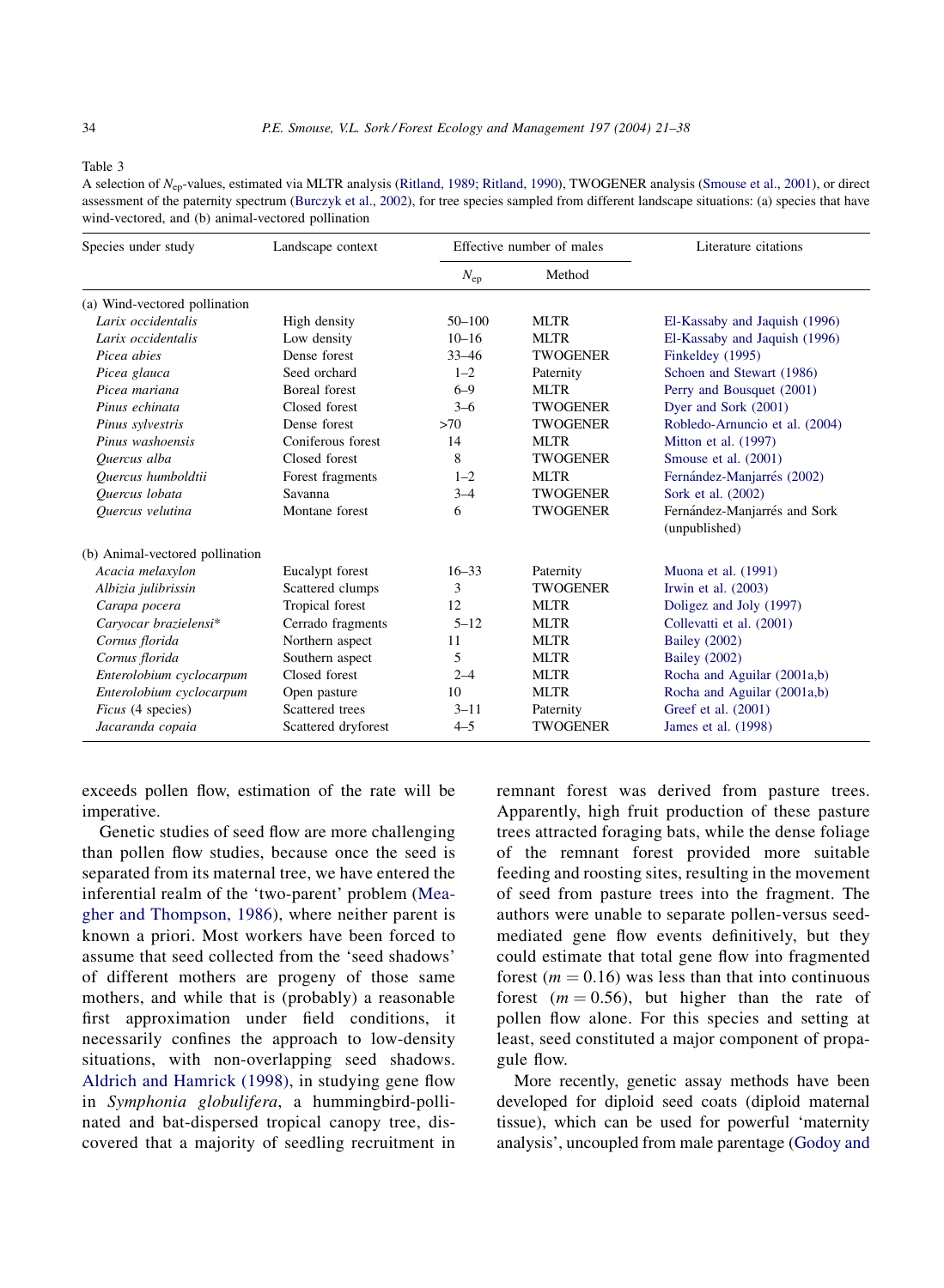[Jordano, 2001\)](#page-16-0). Armed with well-identified maternal genotypes, we can (at least in principle) extend standard parentage models to separate established progeny into: (a) those with both parents from within the fragment, (b) those with an internal mother and external father, (c) those with an internal father and external mother, and even (d) those for whom both parents are external. It is becoming obvious that we are going to have to separate gene flow into pollen- and seedmediated components, for which we will need to follow the movements of both paternal and maternal gametes. Where the parentage approach is used, we will have to map and assay exhaustively over a considerable area. With a generalized population structure-like approach, we will have to develop crossclassified TWOGENER analogues that use both the females and males as strata. For conifers, with separately inherited maternal (mtDNA), paternal (cpDNA), and biparental (nuclear) genomes, the analytical way forward is clear, but for angiosperms, without a paternally inherited genome, the nature of that analysis is not yet clear. In any case, all of these challenges, representing unfinished business, lie ahead

### 5.5. Conclusions

of us.

Analytical challenges aside, the accumulating evidence from the field suggests that forest tree populations occupying human-altered landscapes will sometimes experience reduced gene flow and sometimes enhanced gene flow, depending on the species and circumstances. The challenge is detecting this impact, when it occurs. In this manuscript, we reviewed two major approaches one can take and their findings thus far. Each has its own virtues and vices. The parentage approach provides a description of who came from where, the total number of pollen donors that came from within a circumscribed area, and the number of progeny that represent pollen-mediated immigration. If one can identify potential fathers at great enough distances, this approach should also help us to document the shape of the dispersal curve and the length of the tail. Its requisites are the ability to identify every potential father within a specified area, high genetic resolution (ideally  $>99\%$ ), and larger numbers of progeny than potential fathers, preferably for each seed tree. The need to identify all potential pollen donors will be challenging for tree species that occur at low densities, with specialized long-distance pollinators.

TWOGENER methods estimate the effective distance of pollen movement and the effective number of pollen donors per maternal tree. This method is ideal for studies where the geographical scale is sufficiently large that identification of all pollen donors is beyond reach. In addition, this model can be deployed even when the genetic resolution for the battery of available markers is less than 95%. TWOGENER estimates are influenced by assumptions of the distribution of the pollen dispersal curve, but not to such an extent that it obviates hypothesis tests about differences among sites experiencing different conditions (e.g., fragmented versus continuous forest, or clear-cut versus selective cut forest management). Average pollen movement distances may be underestimated, due to an emphasis on effective pollen movement. Pollination distances can also be underestimated if the density of reproductive adults is substantially lower than the nominal stem count. As we continue studying the impact of habitat disturbance on forest species, parentage and TWOGENER analyses will provide complementary tools that can be expected to elucidate the factors that impact gene flow across the landscape.

## Acknowledgements

The authors would like to thank F. Austerlitz, R. Buchwalter, R. Dyer, C. Garcia, D. Grivet, A. Irwin, K. Merg, K. Mylecraine, J. Robledo-Arnuncio, B. Wang, and a pair of conscientious reviewers for much helpful commentary on the manuscript. P.E.S. was supported by the United States Department of Agriculture and the New Jersey Agricultural Experiment Station (USDA/NJAES-17109, McIntire-Stennis 17309) and the National Science Foundation (NSF-BSR-0211430 and NSF-BSR-0089238). V.L.S. was supported by the Missouri Department of Conservation, a University of Missouri Research Board Award, the National Center for Ecological Analysis and Synthesis at UC-Santa Barbara, the National Science Foundation (NSF-BSR-0089238), and UCLA.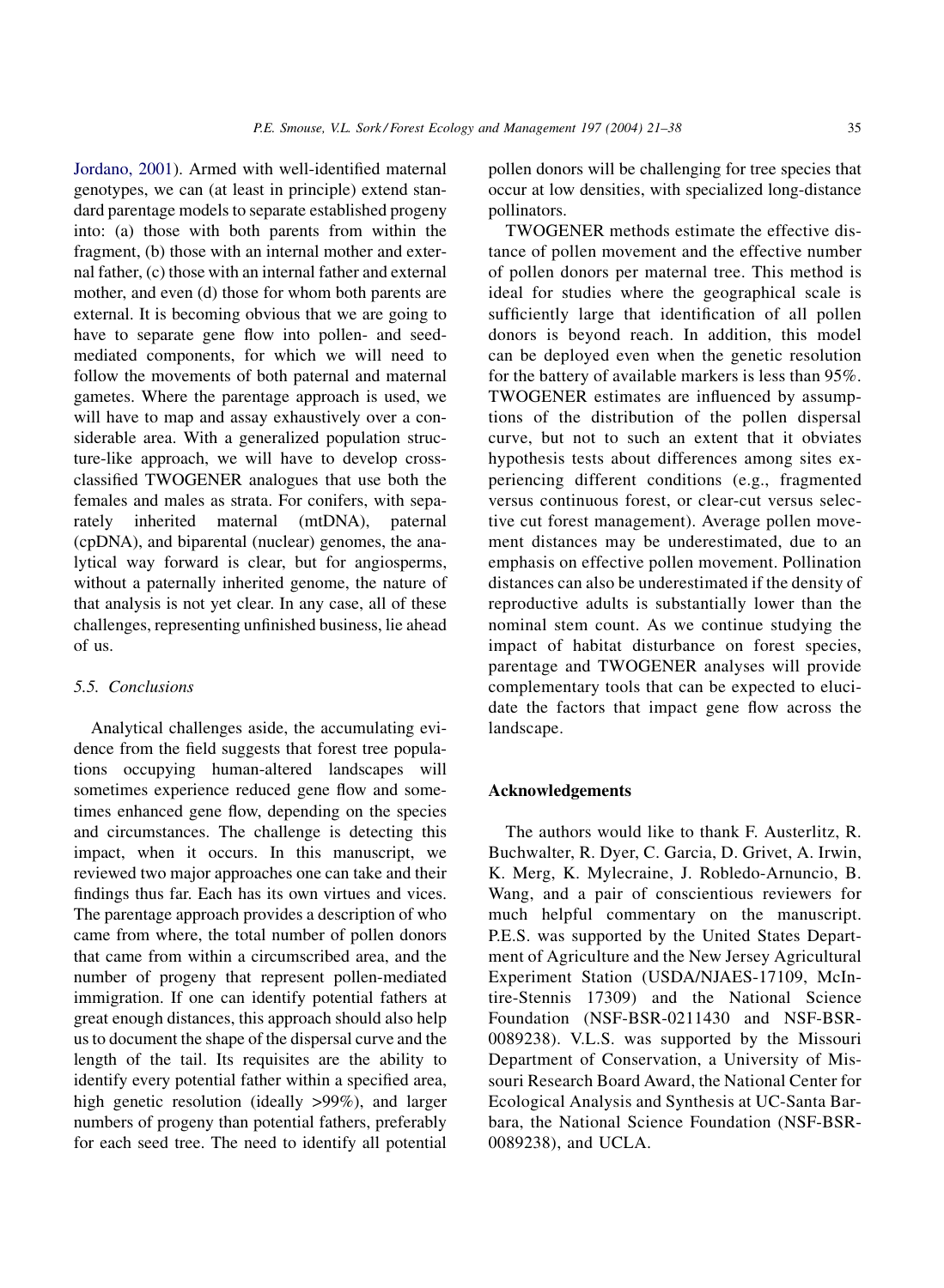#### <span id="page-15-0"></span>References

- Abramowitz, M., Stegun, I.A., 1964. Handbook of Mathematical Functions with Formulas, Graphs, and Mathematical Tables. US Government Printing Office, Washington.
- Adams, W.T., Birkes, D.S., 1991. Estimating mating patterns in forest tree populations. In: Fineschi, S., Malvolti, M.E., Cannata, F., Hattermer, H.H. (Eds.), Biochemical Markers in the Population Genetics of Forest Trees. SPB Publishing, The Hague, pp. 157–172.
- Adams, W.T., Griffin, A.R., Moran, G.F., 1992. Using paternity analysis to measure effective pollen dispersal in plant populations. Am. Nat. 140, 762–780.
- Aldrich, P.R., Hamrick, J.L., 1998. Reproductive dominance of pasture trees in fragmented tropical forest mosaic. Science 281, 103–105.
- Apsit, V.J., Sork, V.L., Dyer, R.J., 2002. Patterns of mating in an insect-pollinated tree species in the Missouri Ozark Forest Ecosystem Project (MOFEP). In: Shifley, S.R., Kabrick, J.M. (Eds.), Proceedings of the Second Missouri Ozark Forest Ecosystem Symposium: Post-Treatment Results of the Landscape Experiment, 17–18 October 2000, St. Louis, MO. Gen. Tech. Rep. NC-227. US Department of Agriculture, Forest Service, North Central Forest Experiment Station, St. Paul, MN, pp. 213–227.
- Austerlitz, F., Smouse, P.E., 2001a. Two-generation analysis of pollen flow across a landscape. II. Relation between  $\phi_{ft}$ , pollen dispersal, and inter-female distance. Genetics 157, 851–857.
- Austerlitz, F., Smouse, P.E., 2001b. Two-generation analysis of pollen flow across a landscape. III. Impact of within-population structure. Genet. Res. 78, 271–280.
- Austerlitz, F., Smouse, P.E., 2002. Two-generation analysis of pollen flow across a landscape. IV. Estimating the dispersal parameter. Genetics 161, 355–363.
- Austerlitz, F., Dick, C.W., Dutech, C., Klein, E., Oddou-Muratorio, S., Smouse, P.E., Sork, V.L., 2004. Using genetic markers for the estimation of the pollen dispersal curve. Mol. Ecol. 13, 937–954.
- Bailey, K.J., 2002. Influence of environmental factors on the mating system of Cornus florida. Unpublished Ph.D. Dissertation, Department of Biology, University of Missouri, St. Louis.
- Burczyk, J., Prat, D., 1997. Male reproductive success in Pseudotsuga menziesii (Mirb.) Franco: the effect of spatial structure and flowering characteristics. Heredity 79, 638–647.
- Burczyk, J., Adams, W.T., Shimizu, J., 1996. Mating patterns and pollen dispersal in a natural knobcone pine (Pinus attenuata Lemmon.) stand. Heredity 77, 251–260.
- Burczyk, J., Adams, W.T., Moran, G.F., Griffin, A.R., 2002. Complex patterns of mating revealed in a Eucalyptus regnans seed orchard using allozyme markers and the neighborhood model. Mol. Ecol. 11, 2379–2391.
- Chakraborty, R., Meagher, T., Smouse, P.E., 1988. Parentage analysis with genetic markers in natural populations. I. The expected proportion of offspring with unambiguous paternity. Genetics 118, 527–536.
- Chase, M., Moller, R.C., Kesseli, R., Bawa, K.S., 1996b. Distant gene flow in tropical trees. Nature 383, 398–399.
- Chesser, R.K., Rhodes Jr., O.E., Sugg, D.S., Schnabel, A., 1993. Effective sizes for subdivided populations. Genetics 135, 1221– 1232.
- Cockerham, C.C., Weir, B.S., 1993. Estimation of gene flow from F-statistics. Evolution 47, 855–863.
- Collevatti, R.G., Grattapaglia, D., Hay, J.D., 2001. High resolution microsatellite based analysis of the mating system allows the detection of significant biparental inbreeding in Caryocar brasiliense, an endangered tropical tree species. Heredity 86, 60–67.
- Devlin, B., Roeder, K., Ellstrand, N.C., 1988. Fractional paternity assignment: theoretical development and comparison to other methods. Theor. Appl. Genet. 76, 369–380.
- Devlin, B., Ellstrand, N.C., 1990. The development and application of a refined method for estimating gene flow from angiosperm paternity analysis. Evolution 44, 248–259.
- Dick, C.W., 2001. Genetic rescue of remnant tropical trees by an alien pollinator. Proc. R. Soc. Lond. Ser. B 268, 2391–2396.
- Dick, C.W., Etchelecu, G., Austerlitz, F., 2003. Pollen dispersal of Neotropical trees (Dinizia excelsa: Fabaceae) by native insects and African honeybees in pristine and fragmented Amazonian rainforest. Mol. Ecol. 12, 753–764.
- Doligez, A., Joly, H.I., 1997. Genetic diversity and spatial structure within a natural stand of a tropical forest tree species, Carapa procera (Meliaceae), in French Guiana. Heredity 79, 72–82.
- Dow, B.D., Ashley, M.V., 1998. High levels of gene flow in bur oak revealed by paternity analysis using microsatellites. Heredity 89, 62–70.
- Dyer, R.J., 2002. Contemporary pollen movement in shortleaf pine, Pinus echinata Mill. Unpublished Ph.D. Dissertation, Department of Biology, University of Missouri, St. Louis, pp. 140.
- Dyer, R.J., Sork, V.L., 2001. Pollen pool heterogeneity in shortleaf pine, Pinus echinata Mill. Mol. Ecol. 10, 859–866.
- Dyer, R.J., Westfall, R.D., Sork, V.L., Smouse, P.E., 2004. Twogeneration analysis of pollen flow across a landscape. V. A stepwise approach for extracting factors contributing to pollen structure. Heredity 92, 204–211.
- Ehrlich, P.R., 1996. Conservation in temperate forests: what do we need to know and do? For. Ecol. Manage. 85, 9–19.
- El-Kassaby, Y.A., Jaquish, B., 1996. Population density and mating pattern in western larch. J. Hered. 87, 438–443.
- Ellstrand, N.C., Elam, D.R., 1993. Population genetic consequences of small population size: implications for plant conservation. Ann. Rev. Ecol. Syst. 23, 217–242.
- Essen-Moller, E., 1938. Die Beweiskraft der Ähnlichkeit im Vatershaftsnachweis. Theoretische Grundlagen. Mitt. Anthropol. Ges. Wien 68, 9–53.
- Excoffier, L., Smouse, P.E., Quattro, J.M., 1992. Analysis of molecular variance inferred from metric distances among DNA haplotypes: application to human mitochondrial DNA restriction data. Genetics 131, 479–491.
- Fernández-Manjarrés, J.F., 2002. Genetic diversity and mating system in a fragmented population of the Andean oak Quercus humboldtii Bonpl. (Fagaceae). Unpublished Ph.D. Dissertation, University of Missouri, St. Louis.
- Finkeldey, R., 1995. Homogeneity of pollen allele frequencies of single seed trees in Picea abies (L.) Karst. plantations. Heredity 74, 451–463.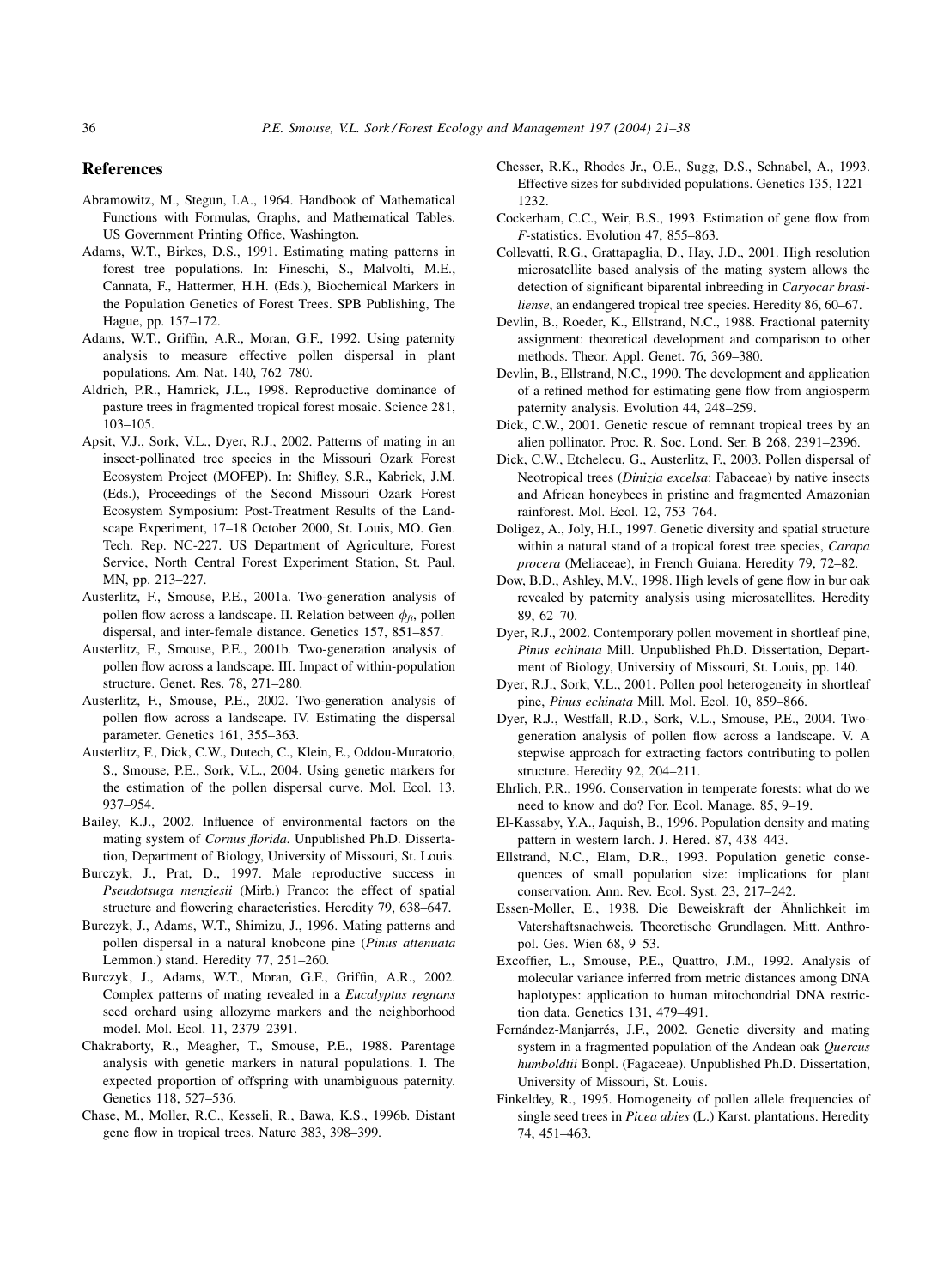- <span id="page-16-0"></span>Godoy, J.A., Jordano, P., 2001. Seed dispersal by animals: exact identification of source trees with endocarp DNA microsatellites. Mol. Ecol. 10, 2275–2283.
- Greef, J.M., Nason, J.D., Compton, S.G., 2001. Skewed paternity and sex allocation in hermaphroditic plants and animals. Proc. R. Soc. B 268, 2143–2147.
- Irwin, A.J., Hamrick, J.L., Godt, M.J.W., Smouse, P.E., 2003. A multi-year estimate of the effective pollen donor pool for Albizia julibrissin. Heredity 90, 187–194.
- James, T., Vege, S., Aldrich, P., Hamrick, J.L., 1998. Mating systems of three tropical dry forest tree species. Biotropica 30, 587–594.
- Jones, A.G., Ardren, W.R., 2003. Methods of parentage analysis in natural populations. Mol. Ecol. 12, 2511–2523.
- Kaufman, S.R., Smouse, P.E., Alvarez-Buylla, E.R., 1998. Pollen mediated gene flow and differential male reproductive success in a tropical pioneer tree, Cecropia obtusifolia Bertol. (Moraceae.). Heredity 81, 164–173.
- Konuma, A., Tsumura, Y., Lee, C.T., Lee, S.L., Okuda, T., 2000. Estimation of gene flow in the tropical-rainforest tree Neobalanocarpus heimii (Dipterocarpaceae), inferred from paternity analysis. Mol. Ecol. 9, 1843–1852.
- Lande, R., Barrowclough, G.F., 1987. Effective population size, genetic variation, and their use in population management. In: Soulé, M.E. (Ed.), Viable Populations for Conservation. Cambridge University Press, Cambridge, pp. 87–123.
- Ledig, F.T., 1992. Human impacts on genetic diversity in forest ecosystems. Oikos 63, 87–108.
- Loveless, M.D., Hamrick, J.L., 1984. Ecological determinants of genetic structure in plant populations. Ann. Rev. Ecol. Syst. 15, 65–95.
- Meagher, T.R., Thompson, E.A., 1986. The relationship between single parent and parent pair genetic likelihoods in genealogy reconstruction. Theor. Popul. Biol. 29, 87–106.
- Mitton, J.B., Latta, R.G., Rehfeldt, G.E., 1997. The pattern of inbreeding in Washoe pine and survival of inbred progeny under optimal environmental conditions. Silvae Genet. 46, 215–219.
- Morgan, M.T., Connor, J.K., 2001. Using genetic markers to directly estimate male selection gradients. Evolution 55, 272– 281.
- Muona, O., Moran, G.F., Bell, J.C., 1991. Hierarchical patterns of correlated mating in Acacia melanoxylon. Genetics 127, 619–626.
- Nason, J.D., Hamrick, J.L., 1997. Reproductive and genetic consequences of forest fragmentation: two case studies of neotropical canopy trees. J. Hered. 88, 264–276.
- Nathan, R., Katul, G., Horn, H.S., Thomas, S.M., Oren, R., Avissar, R., Pacala, S.W., Levin, S.A., 2002. Mechanisms of longdistance dispersal of seeds by wind. Nature 418, 409–413.
- Nei, M., 1972. Genetic distance between populations. Am. Nat. 106, 283–292.
- Neigel, J.E., 1997. A comparison of alternative strategies for estimating gene flow from genetic markers. Ann. Rev. Ecol. Syst. 28, 105–128.
- Perry, D.J., Bousquet, J., 2001. Genetic diversity and mating system of post-fire and post-harvest black spruce: an investiga-

tion using codominant sequence-tagged-site (STS) markers. Can. J. For. Res. 31, 32–40.

- Ritland, K., 1989. Correlated matings in the partial selfer Mimulus guttatus. Evolution 43, 848–859.
- Ritland, K., 1990. A series of FORTRAN computer programs for estimating plant mating systems. J. Hered. 81, 235–237.
- Robledo-Arnuncio, J.J., Smouse, P.E., Gil, L., Alia, R., 2004. Pollen movement under alternative silvicultural practices in native populations of Scots pine (Pinus sylvestris L.) in central Spain. For. Ecol. Manage. 197, 243–253.
- Rocha, O.J., Aguilar, G., 2001a. Variation in the breeding behavior of the dry forest tree Enterolobium cyclocarpum (Guanacaste) in Costa Rica. Am. J. Bot. 88, 1600–1606.
- Rocha, O.J., Aguilar, G., 2001b. Reproductive biology of the dry forest tree Enterolobium cyclocarpum (Guanacaste) in Costa Rica: a comparison between trees left in pastures and trees in continuous forest. Am. J. Bot. 88, 1607–1614.
- Roeder, K., Devlin, B., Lindsay, B.G., 1989. Applications of maximum likelihood methods to population genetic data for the estimation of individual fertilities. Biometrics 45, 363– 379.
- Rousset, F., 1997. Genetic differentiation and estimation of gene flow from *F*-statistics under isolation by distance. Genetics 145, 1219–1228.
- Schuster, W.S.F., Mitton, J.B., 2000. Paternity and gene dispersal in limber pine (Pinus flexilis James). Heredity 84, 348–361.
- Schoen, D.J., Stewart, S.C., 1986. Variation in male reproductive investment and male reproductive success in white spruce. Evolution 40, 1109–1120.
- Slatkin, M., 1993. Isolation by distance in equilibrium and nonequilibrium populations. Evolution 47, 264–279.
- Smouse, P.E., Long, J.C., 1992. Matrix correlation analysis in anthropology and genetics. Yearbk. Phys. Anthropol. 35, 187– 213.
- Smouse, P.E., Meagher, T.R., 1994. Genetic analysis of male reproductive contributions in Chamaelirium luteum (L.) Gray (Liliaceae). Genetics 136, 313–322.
- Smouse, P.E., Meagher, T.R., Kobak, C.J., 1999. Parentage analysis in *Chamaelirium luteum* (L.): why do some males have disproportionate reproductive contributions? J. Evol. Biol. 12, 1069–1077.
- Smouse, P.E., Dyer, R.J., Westfall, R.D., Sork, V.L., 2001. Twogeneration analysis of pollen flow across a landscape. I. Male gamete heterogeneity among females. Evolution 55, 260–271.
- Sork, V.L., Campbell, D., Dyer, R., Fernández-Manjarrés, J.F., Nason, J., Petit, R., Smouse, P., Steinberg, E., 1998. In: Proceedings from a Workshop on Gene Flow in Fragmented, Managed, and Continuous Populations. National Center for Ecological Analysis and Synthesis, Santa Barbara, CA. <http://> www.nceas.ucsb.edu/papers/geneflow.
- Sork, V.L., Nason, J., Campbell, D.R., Fernández-Manjarrés, J.F., 1999. Landscape approaches to the study of gene flow in plants. Trends Ecol. E 142, 219–224.
- Sork, V.L., Davis, F., Smouse, P.E., Apsit, V., Dyer, R., Fernández-Manjarrés, J.F., Kuhn, B., 2002. Pollen movement in declining populations of California valley oak, *Quercus lobata*: where have all the fathers gone? Mol. Ecol. 11, 1657-1668.